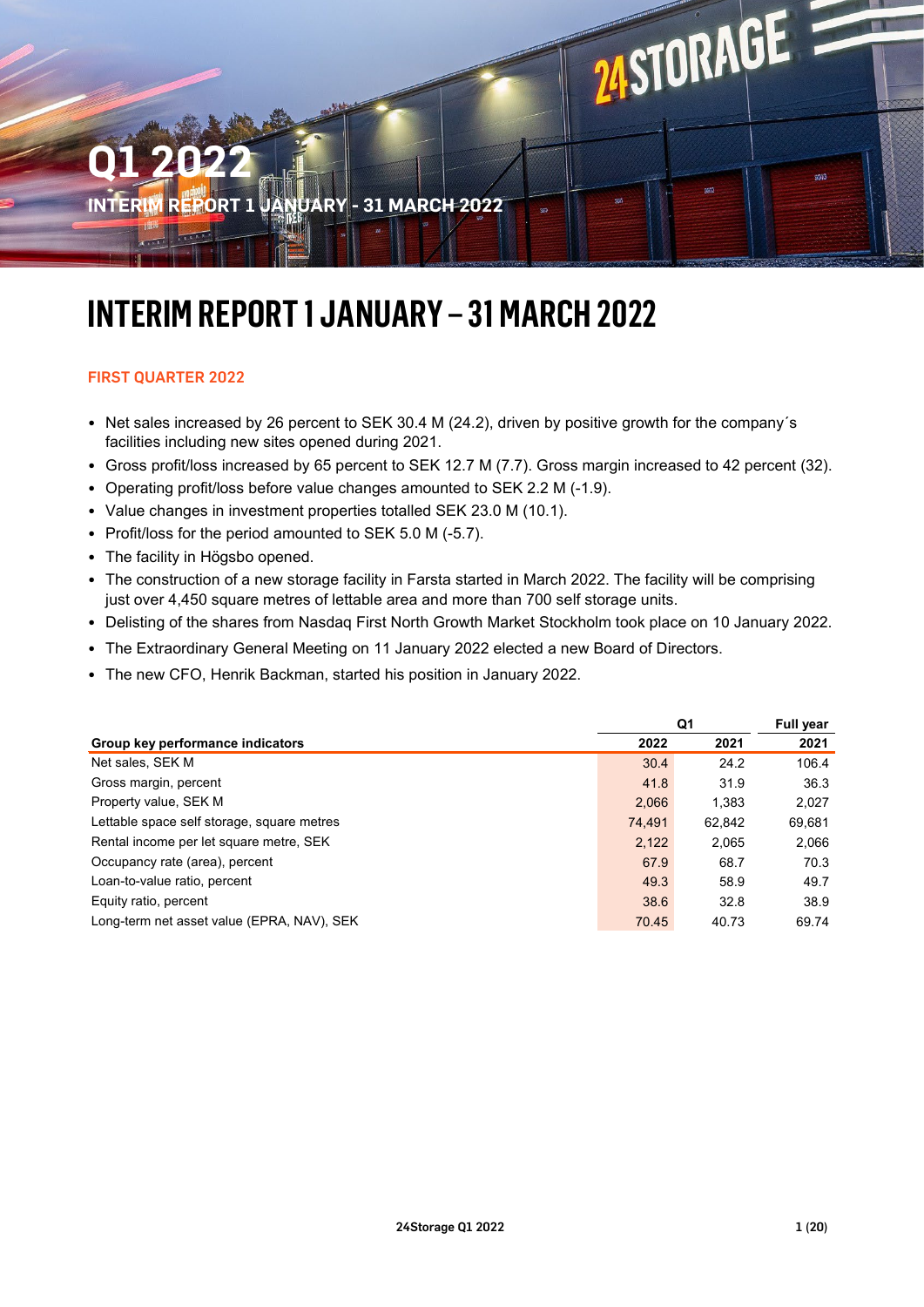### FINANCIAL PERFORMANCE - FIRST QUARTER 2022

#### Performance in the quarter

The first quarter was characterised by stable progress, positive growth and improved margins thanks to increased maturity for the company's facilities.

During the quarter, the facility in Högsbo opened. The facility is the Company´s third in the Gothenburg region. The facility encompasses 4,810 square metres of lettable space and 791 storages units.

The total occupancy rate amounted to 67.9 percent (68.7) for the quarter. It is a noticeable positive occupancy rate, in the light of several new facilities opened during later part of 2021, together with the new facility Högsbo opening mid-March 2022. An initially lower occupancy rate is natural and a short-term consequence of the company's growth strategy.

The average rent per lettable square metre increased to SEK 2,122 (2,065) during the first quarter. Despite the fact that the average rent per lettable square metre has been negatively affected by the new facility Högsbo opened in mid-March.

The conflict in Ukraine started but have no noticeable negative effects on operations. 24Storage follows the development regarding the conflict, and continuously evaluate the extent to which this can affect operations in the short term and long term. Risks that may increase as a result of the war in Ukraine and if the conflict becomes more protracted over time, are delays and increases in costs of ongoing and future construction projects due to lack of components and building materials for example steel and wood products.

Delisting of the shares from Nasdaq First North Growth Market Stockholm took place on 10 January 2022. 24Storage still has a bond listed on Nasdaq Stockholm.

### Net sales and gross profit/loss

Net sales increased by 25.8 percent to SEK 30.4 M (24.2). At the same time, operating expenses increased by only 7.4 percent, due to the scalability of the business model. Gross profit/loss increased to SEK 12.7 M (7.7).

Administrative expenses amounted to SEK -10.5 M (-9.6). Administrative expenses include depreciation and amortization of SEK -2.6 M (-2.9), mainly attributable to the company's ERP system and capitalised costs of SEK 4.5 M (3.8), which primarily relate to project management in connection with acquisitions and construction, conversion and extensions of self storage facilities.

Occupancy rate, area



#### Rental income per let m²



#### Net sales per quarter

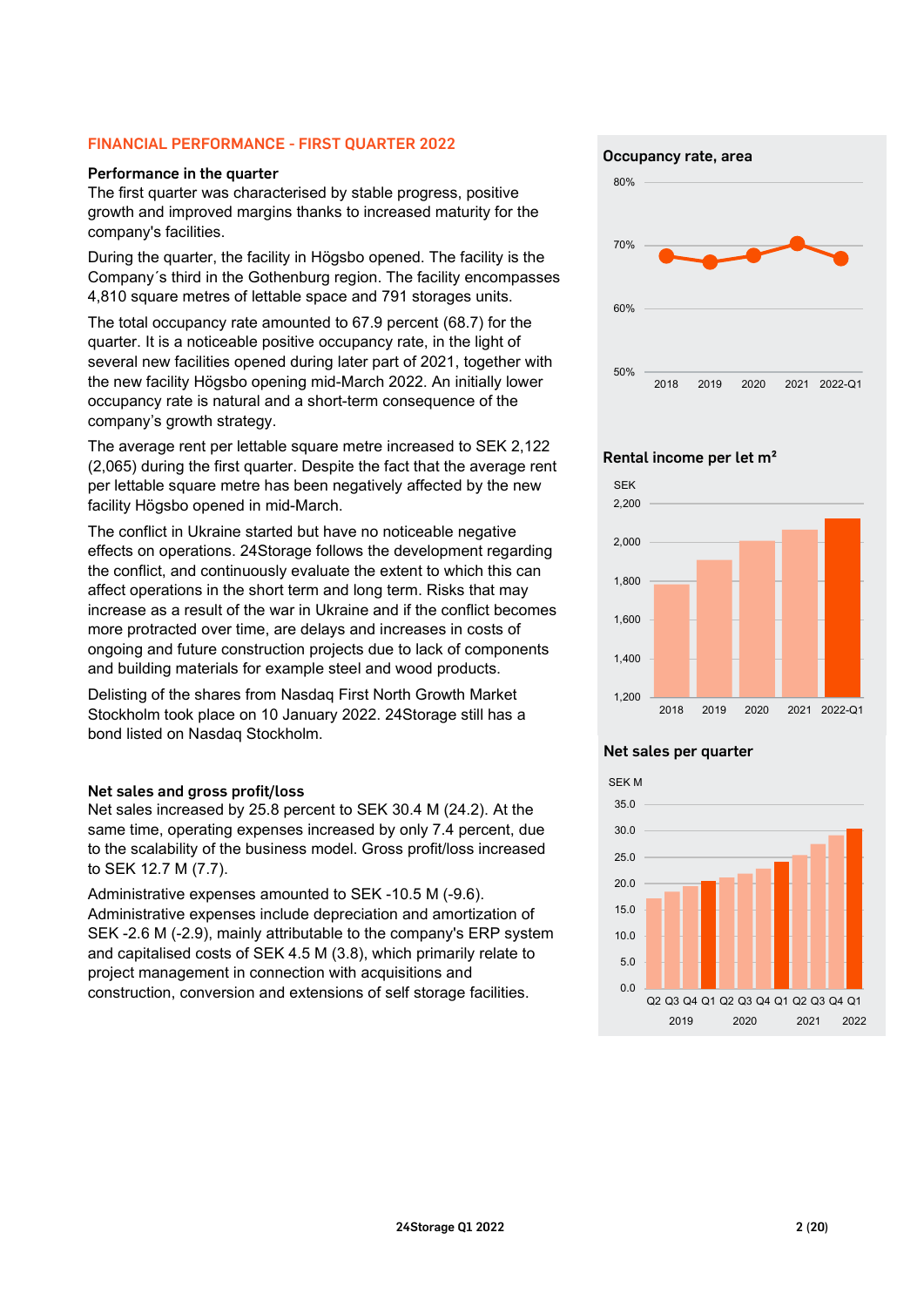Operating profit/loss before changes in value of investment properties amounted to SEK 2.2 M (-1.9). Unrealised value changes in investment property amounted to SEK 23.0 M (10.1) in the period. The value growth was mainly driven by improved performance. Operating profit/loss after changes in the value of investment properties amounted to SEK 25.2 M (8.2).

Net financial income/expense amounted to SEK -15.3 M (-12.5).

Profit/loss after tax amounted to SEK 5.0 M (-5.7). The average interest rate was 5.0 percent (4.2).

# Tax

The Group reported a negative net tax effect of SEK -4.9 M (-1.4). The net amount comprises deferred tax on temporary differences in deficits, property tax depreciation and unrealised value changes (see Note 9).

# Cash flow

Total cash flow for the Group amounted to SEK -11.6 M (-43.2), of which cash flow from operating activities was SEK 7.4 M (-12.7).

Cash flow from investing activities amounted to SEK -19.2 M (-32.3), mainly due to ongoing construction projects.

Financing activities contributed SEK 0.2 M (1.8), of which interestbearing liabilities increased by net SEK 0.0 M (3.0).

#### Gross margin per quarter



|                                  | Jan-Mar<br>2021 | Jan-Mar 2022.<br>comparable<br>stores, change | <b>Jan-Mar 2022</b><br>comparable | New stores | Other $1$ | Jan-Mar<br>2022<br><b>Actual</b> |
|----------------------------------|-----------------|-----------------------------------------------|-----------------------------------|------------|-----------|----------------------------------|
| Gross profit/loss, change, SEK M | Actual          |                                               | stores, actual                    |            |           |                                  |
| Net sales                        | 24,2            | 5,6                                           | 29,8                              | 1,2        | $-0.5$    | 30,4                             |
| Operating expenses               | $-16.5$         | $-0.4$                                        | $-16,8$                           | $-1,5$     | 0,6       | $-17,7$                          |
| Gross profit/loss                | 7,7             | 5,2                                           | 12,9                              | $-0.4$     | 0,1       | 12,7                             |
| Gross margin, percent            | 31,9            |                                               | 43,5                              |            |           | 41,8                             |

<sup>1</sup> Refers mainly to changes regarding decommissioned facilities, investments in facilities under construction and the effects of IFRS 16 Leasing.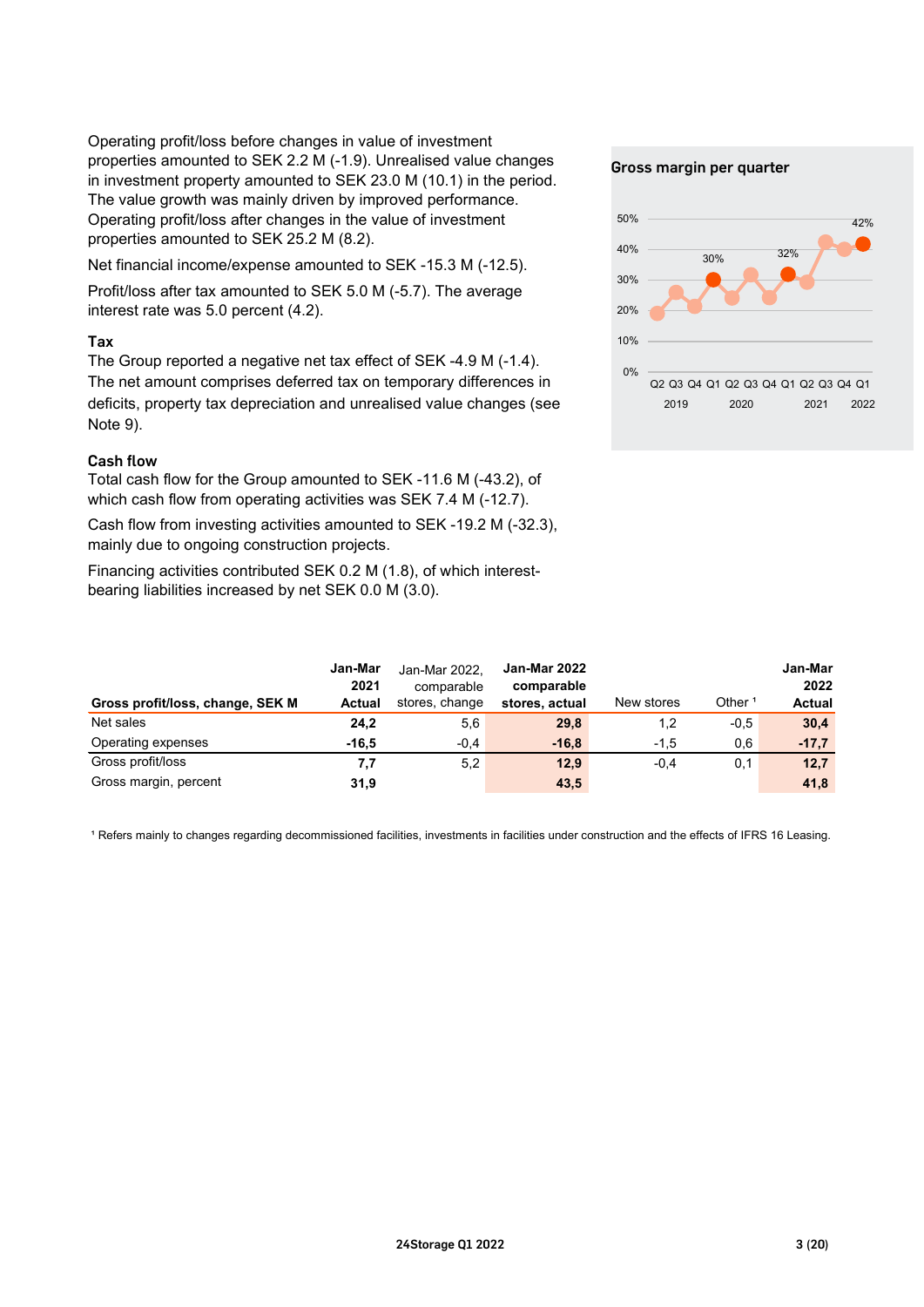### FINANCIAL POSITION

The company's total assets at the end of the quarter amounted to SEK 2,224.9 M (2,195.6).

### Fixed asset

The company's fixed assets amounted to SEK 2,092.3 M (2,047.3). At the end of the period, the recognised fair value of the Group's property portfolio was SEK 2,066.4 M (2,027.2), including leased investment properties of SEK 39.1 M (39.8). The portfolio comprised 27 operational storage facilities, see list on page 18, as well as ongoing projects, i.e. stores at the planning stage or new constructions, conversions or extensions.

#### **Change in book value investment**

| properties, SEK M                         |         | 31 Mar 2022 31 Mar 2021 31 Dec 2021 |         |
|-------------------------------------------|---------|-------------------------------------|---------|
| At start of period                        | 2,027.2 | 1.341.4                             | 1,341.4 |
| Acquisitions during the period            | -       |                                     | 54.8    |
| Disposals during the period               | -       |                                     | $-21.3$ |
| Investments in construction projects etc. | 16.8    | 32.0                                | 142.4   |
| Leased investment properties:             |         |                                     |         |
| Depreciation                              | $-0.5$  | $-0.5$                              | $-21$   |
| Unrealised value changes                  | 23.0    | 10.1                                | 512.1   |
| At end of period                          | 2.066.4 | 1.382.9                             | 2.027.2 |

Intangible assets amounted to SEK 8.2 M (9.6), and mainly comprised capitalised expenditure relating to the development of the Group's ERP system. Right of use assets, in addition to rented investment properties, totalled SEK 6.9 M (1.1) and relate to rent for the Group Head Office, leasing cars and office equipment. Property, plant and equipment totalled SEK 9.7 M (8.3).

# Interest-bearing liabilities and cash and cash equivalents

The Group's interest-bearing liabilities amounted to SEK 1,125.2 M (1,124.4), of which a bond loan totalled SEK 496 M (400). The Group's cash and cash equivalents totalled SEK 106.1 M (117.6). Net debt amounted to SEK 1,019.1 M (1,006.8) and the loan-to-value ratio to 49.3 percent (49.7).

### Equity and equity ratio

Group equity amounted to SEK 858.1 M (853.1), implying an equity ratio of 38.6 percent (38.9).

**Unrealised value changes in investment properties**

# +SEK 23 M

#### Property value



# Debt maturity structure



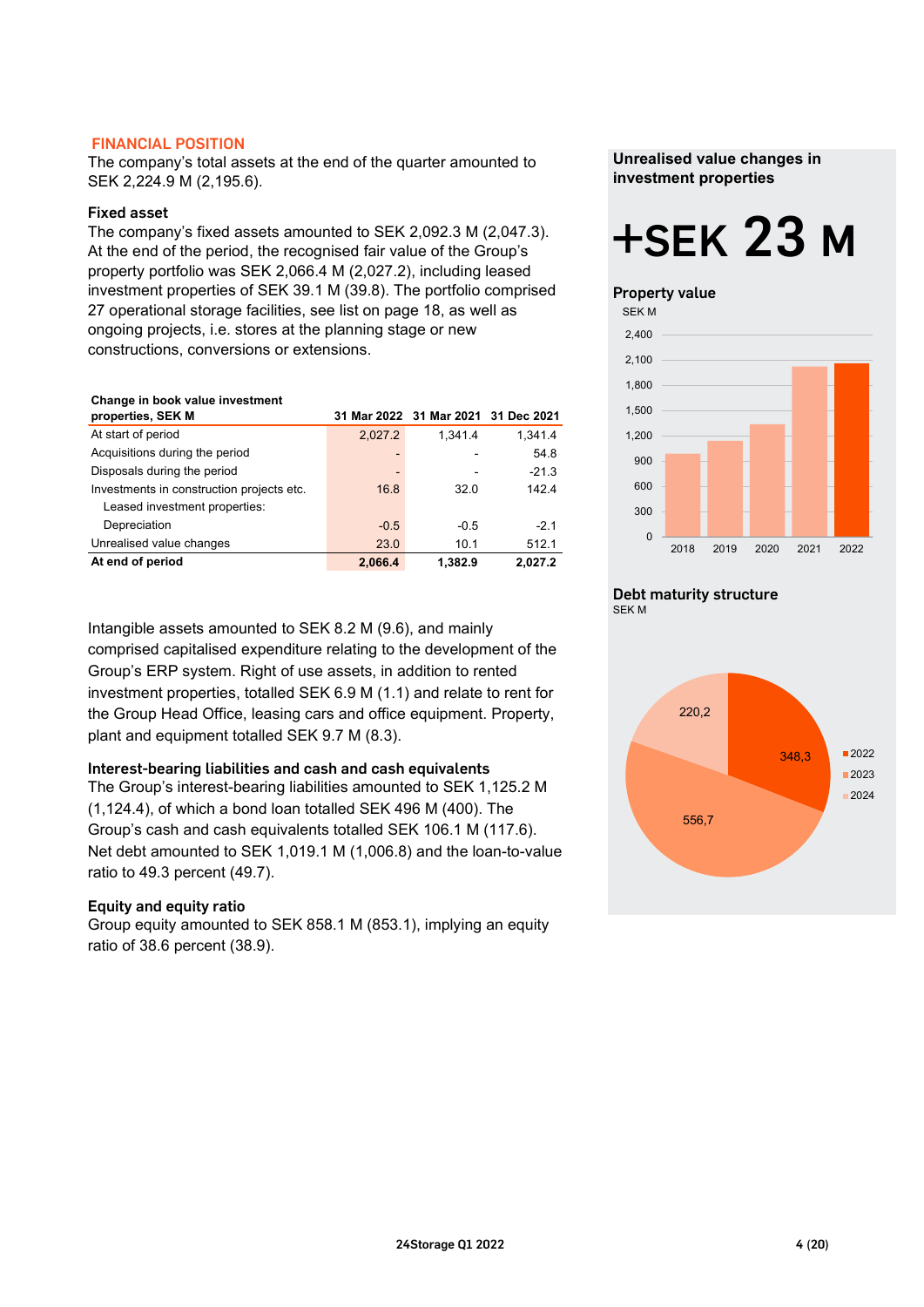### THE PARENT COMPANY

The Parent Company 24Storage AB focuses on the management, coordination and expansion of the Group and its property portfolio.

Net sales in the first quarter amounted to SEK 5.9 M (4.7) and mainly related to internal services. Profit/loss after tax amounted to SEK -10.7 M (-10.2).

#### **PERSONNEL**

The average number of employees during the period January to March amounted to 33 (32) full-time employees, of which 12 (11) in the Parent Company.

# SUBSEQUENT EVENTS

No significant events have occurred.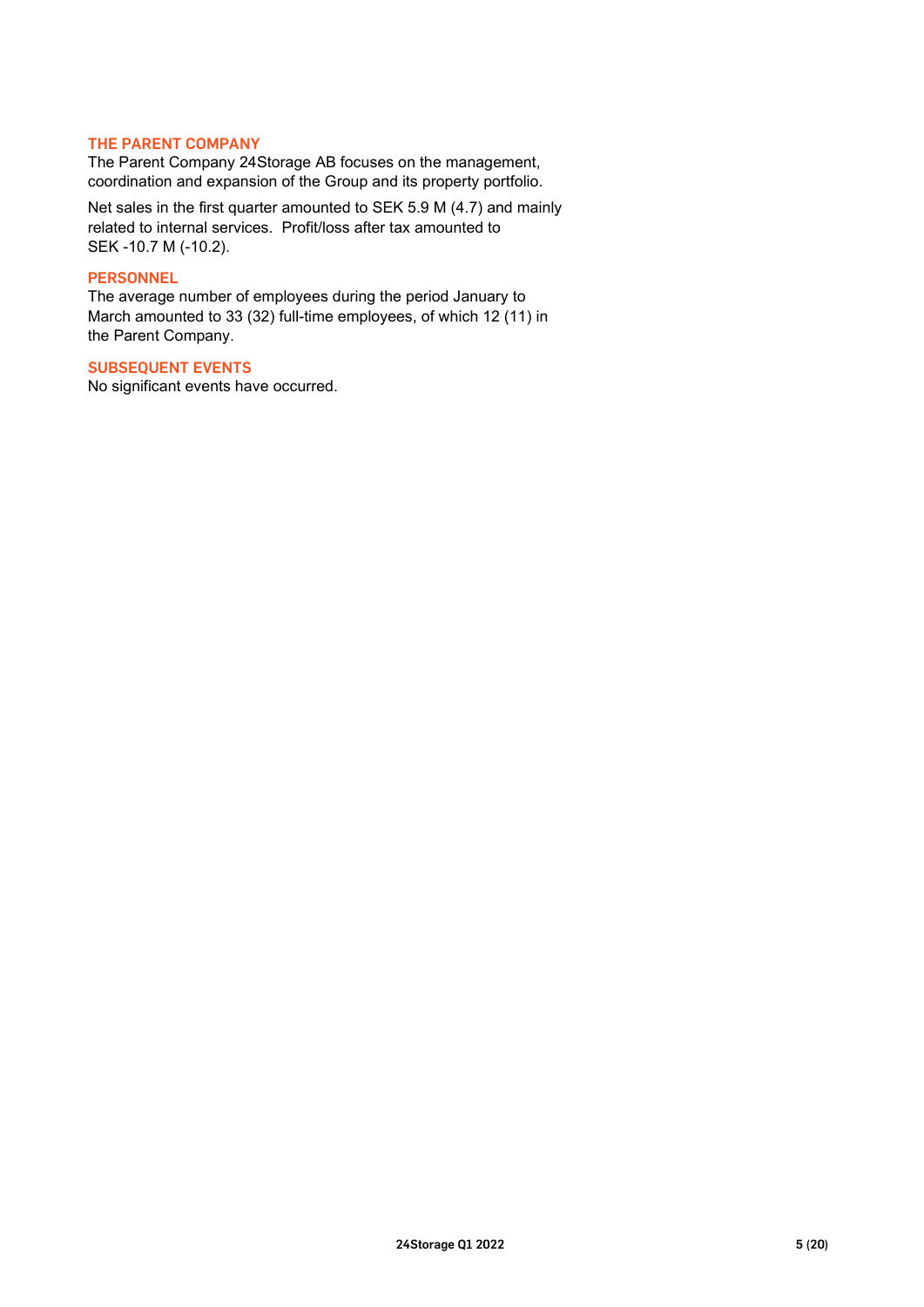# **THE SHARE AND OWNERS**

# THE SHARE

The 24Storage share was listed on Nasdaq First North Growth Market on December 10, 2019 and was delisted on January 10 2022. On December 3, 2021 Teachers Insurance and Annuity Association of America, through T-C Storage BidCo AB, acquired 92.4 percent of the shares in 24Storage. At year end and March 31, 2022 T-C Storage BidCo owned 97.2 percent of the shares in the Company.

On March 31, 2022, the total number of shares amounted to 14,924,020 (14,924,020). All shares are of the same class and confer the right to one vote.

# **OTHER INFORMATION**

# MATERIAL RISKS AND UNCERTAINTIES

The company's material risks and uncertainties include risks related to occupancy rate and price level, valuation risk relating to investment properties, financing risk for continued expansion and interest rate risk. No significant changes have occurred that change these risks.

The Group's and Parent Company's risks and uncertainty factors are presented in the Administration Report and Notes to the Annual Report for 2021.

#### FINANCIAL CALENDAR

Annual General Meeting 2022 May 24, 2022

Interim report second quarter 2022 July 15, 2022

Interim report third quarter 2022 November 3, 2022

Year-End Report 2022 February 23, 2023

# **CONTACT**

Fredrik Sandelin, VD +46 730 68 36 58 [fredrik.sandelin@24storage.com](mailto:fredrik.sandelin@24storage.com)

Henrik Backman, CFO +46 707 97 87 98 [henrik.backman@24storage.com](mailto:henrik.backman@24storage.com)

Postal address 24Storage AB P.O Box 30134 SE-104 25 Stockholm

Registered office Stockholm, Corp. ID no 556996–8141

Website: [24storage.se/investerare](http://www.24storage.se/investerare/)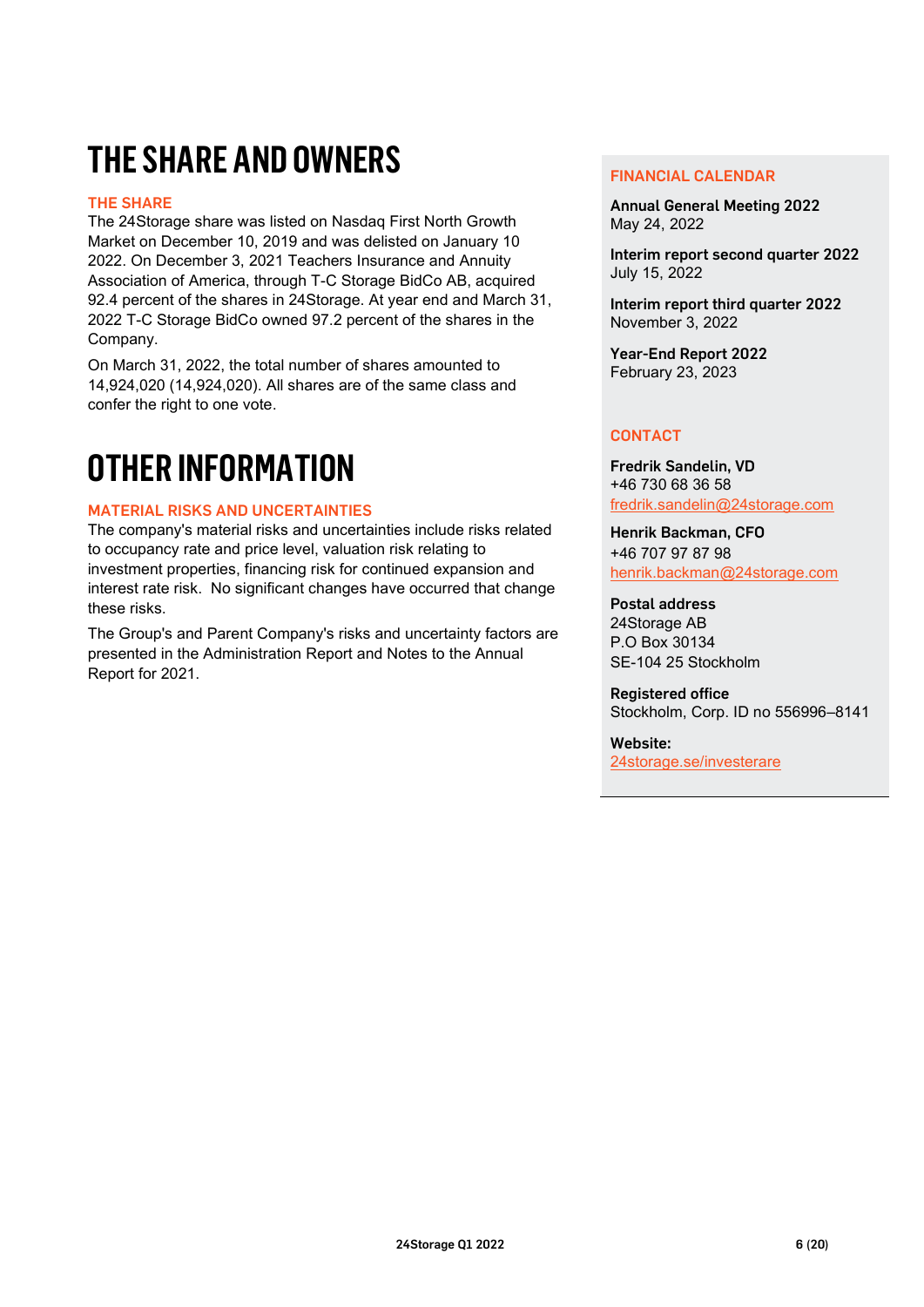# **CONSOLIDATED INCOME STATEMENT**

|                                           |         | Q <sub>1</sub> | Full year |
|-------------------------------------------|---------|----------------|-----------|
| <b>SEK M</b><br><b>Note</b>               | 2022    | 2021           | 2021      |
| Net sales<br>3                            | 30.4    | 24.2           | 106.4     |
| Operating expenses<br>4                   | $-17.7$ | $-16.5$        | $-67.8$   |
| <b>Gross profit/loss</b>                  | 12.7    | 7.7            | 38.6      |
| Gross margin, percent                     | 41.8    | 31.9           | 36.3      |
| Administrative expenses<br>4              | $-10.5$ | $-9.6$         | $-56.4$   |
| Operating profit/loss before value change | 2.2     | $-1.9$         | $-17.8$   |
| Change in value of investment properties  | 23.0    | 10.1           | 512.1     |
| <b>Operating profit/loss</b>              | 25.2    | 8.2            | 494.3     |
| Interest income etc.                      | 0.0     | 0.0            | 0.1       |
| Interest expenses etc.                    | $-15.3$ | $-12.5$        | $-54.8$   |
| Net financial income/expense              | $-15.3$ | $-12.5$        | $-54.7$   |
| Profit/loss before tax                    | 9.9     | $-4.4$         | 439.5     |
| Tax<br>9                                  | $-4.9$  | $-1.4$         | $-100.2$  |
| Profit/loss for the period                | 5.0     | $-5.7$         | 339.3     |
| Other comprehensive income                |         |                |           |
| Total comprehensive income for the period | 5.0     | $-5.7$         | 339.3     |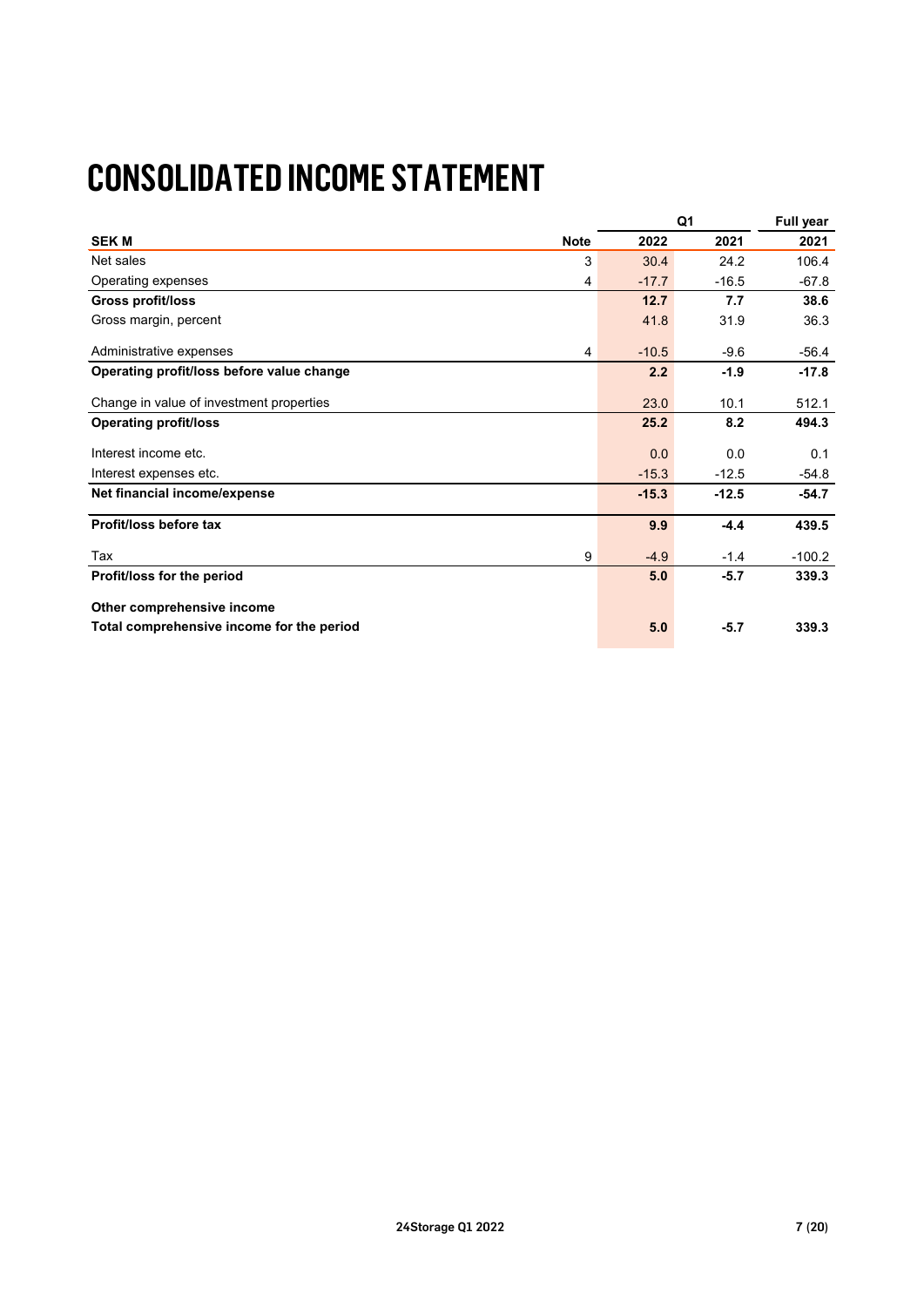# **CONSOLIDATED BALANCE SHEET**

| <b>SEK M</b>                                                | <b>Note</b> | 31 Mar 2022 | 31 Mar 2021 | 31 Dec 2021 |
|-------------------------------------------------------------|-------------|-------------|-------------|-------------|
| <b>Assets</b>                                               |             |             |             |             |
| <b>Fixed assets</b>                                         |             |             |             |             |
| Intangible assets                                           |             | 8.2         | 13.2        | 9.6         |
| Right of use assets                                         |             | 6.9         | 3.1         | 1.1         |
| Tangible assets                                             |             | 9.7         | 7.7         | 8.3         |
| Investment properties                                       |             | 2,066.4     | 1,382.9     | 2,027.2     |
| Long-term receivables                                       |             | 1.1         | 3.6         | 1.1         |
| <b>Total fixed assets</b>                                   |             | 2,092.3     | 1,410.5     | 2,047.3     |
|                                                             |             |             |             |             |
| <b>Current assets</b>                                       |             |             |             |             |
| Inventories                                                 |             | 0.5         | 0.5         | 0.4         |
| Accounts receivable                                         |             | 4.6         | 3.5         | 5.7         |
| Prepaid expenses and accrued income                         |             | 17.1        | 16.7        | 4.2         |
| Other current receivables                                   |             | 4.3         | 12.6        | 20.4        |
| Cash and cash equivalents                                   |             | 106.1       | 107.0       | 117.6       |
| <b>Total current assets</b>                                 |             | 132.6       | 140.3       | 148.3       |
| <b>Total assets</b>                                         |             | 2,224.9     | 1,550.8     | 2,195.6     |
|                                                             |             |             |             |             |
| <b>Equity and liabilities</b>                               |             |             |             |             |
| Share capital                                               |             | 1.5         | 1.5         | 1.5         |
| Other capital contributions                                 |             | 481.0       | 481.0       | 481.0       |
| Profit brought forward including profit/loss for the period |             | 375.6       | 25.6        | 370.6       |
| <b>Total equity</b>                                         |             | 858.1       | 508.1       | 853.1       |
| Long-term liabilities                                       |             |             |             |             |
| Interest-bearing liabilities                                | 11          | 775.1       | 693.6       | 808.7       |
| Leasing liabilities                                         |             | 22.2        | 19.7        | 18.1        |
| Pension provisions                                          |             | 0.3         | 0.1         | 0.2         |
| Deferred tax liabilities                                    | 10          | 155.2       | 51.5        | 150.4       |
| <b>Total long-term liabilities</b>                          |             | 952.8       | 765.0       | 977.4       |
|                                                             |             |             |             |             |
| <b>Current liabilities</b>                                  |             |             |             |             |
| Interest-bearing liabilities                                | 11          | 350.1       | 227.6       | 315.8       |
| Lease liabilities                                           |             | 4.6         | 5.0         | 3.1         |
| Accounts payable                                            |             | 16.4        | 13.6        | 13.8        |
| Other current liabilities                                   |             | 5.7         | 3.2         | 1.7         |
| Accrued expenses and deferred income                        |             | 37.3        | 28.3        | 30.8        |
| <b>Total current liabilities</b>                            |             | 414.0       | 277.7       | 365.1       |
| <b>Total liabilities</b>                                    |             | 1,366.8     | 1,042.7     | 1,342.5     |
| <b>Total equity and liabilities</b>                         |             | 2,224.9     | 1,550.8     | 2,195.6     |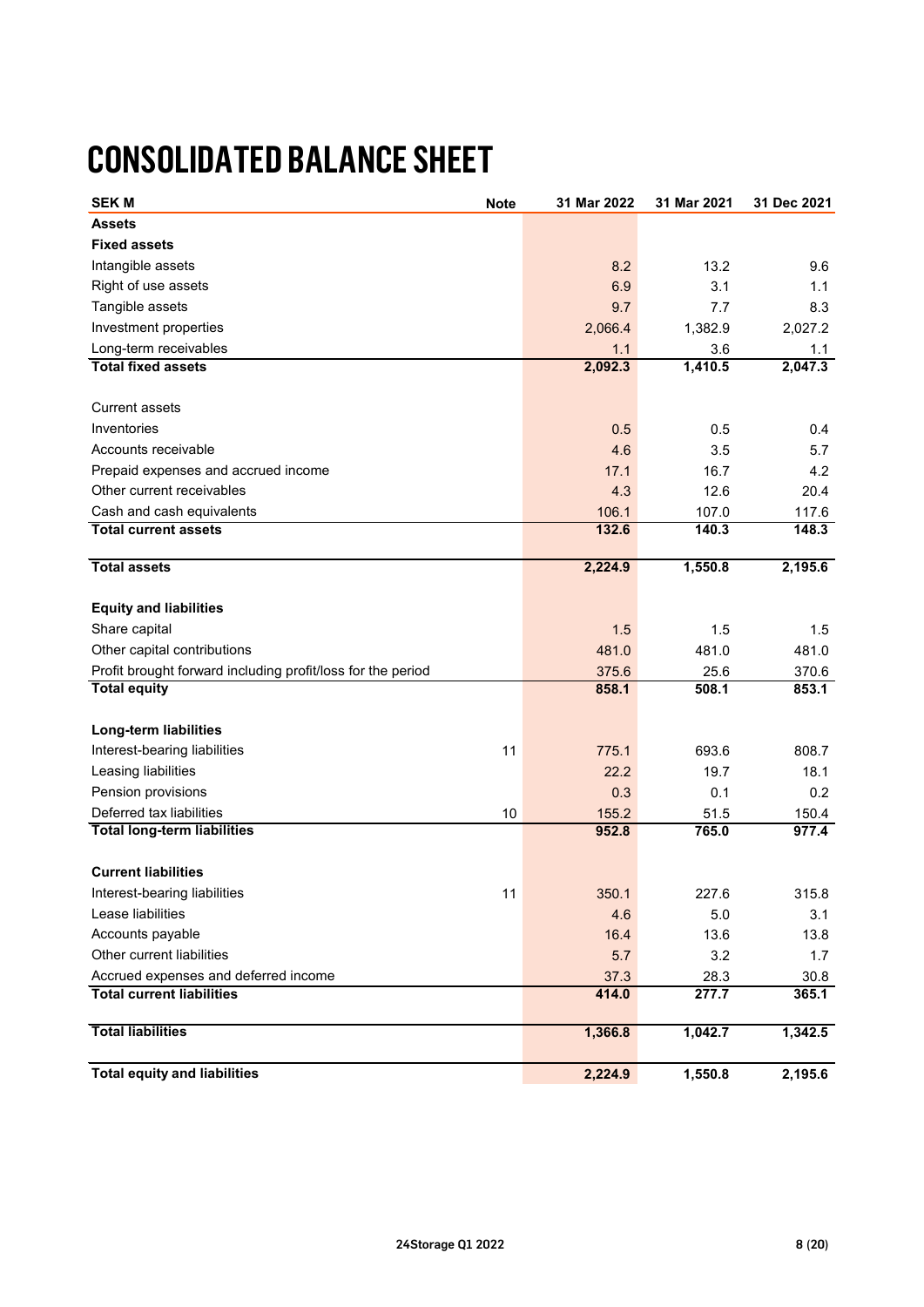# **CONSOLIDATED STATEMENT OF CHANGES IN EQUITY**

| <b>SEK M</b>                                              | 31 Mar 2022 | 31 Mar 2021 | 31 Dec 2021 |
|-----------------------------------------------------------|-------------|-------------|-------------|
| Opening balance equity                                    | 853.1       | 513.8       | 513.8       |
| Profit/loss and total comprehensive income for the period | 5.0         | -5.7        | 339.3       |
| Closing balance equity                                    | 858.1       | 508.1       | 853.1       |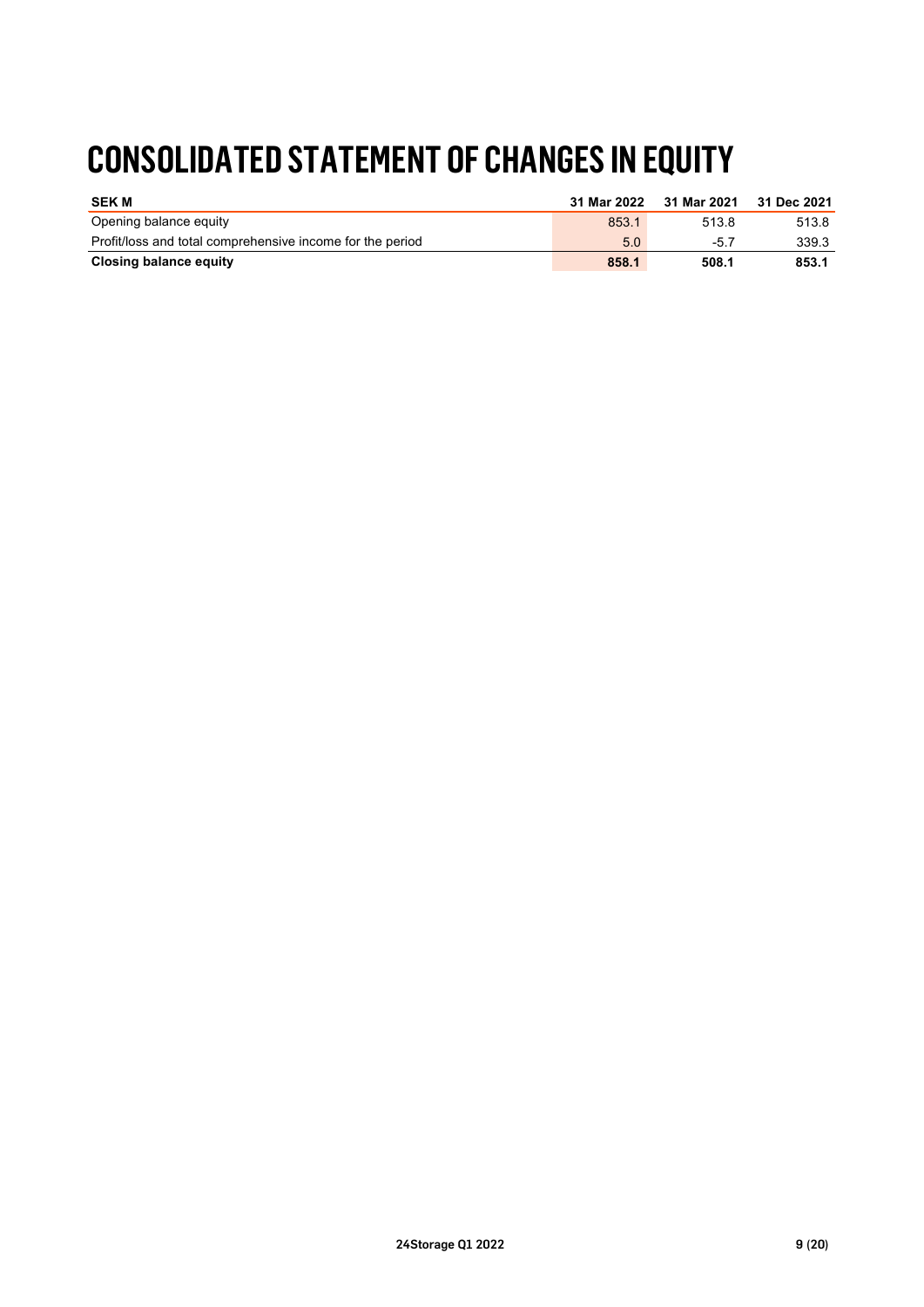# **CONSOLIDATED CASH FLOW STATEMENT**

|                                                                      |         | Q <sub>1</sub> | Full year |
|----------------------------------------------------------------------|---------|----------------|-----------|
| <b>SEKM</b><br>Note                                                  | 2022    | 2021           | 2021      |
| <b>Operating activities</b>                                          |         |                |           |
| Profit/loss before tax                                               | 9.9     | $-4.4$         | 439.5     |
| Reversal of depreciation and amortization                            | 2.8     | 4.1            | 15.2      |
| Reversal of change in value of properties                            | $-23.0$ | $-10.1$        | $-512.1$  |
| Adjustments for other non-cash items                                 | 0.5     | 0.0            | 2.9       |
| Income tax paid                                                      | 0.0     | $-0.0$         | $-0.1$    |
| Cash flow from operating activities before change in working capital | $-9.8$  | $-10.3$        | $-54.5$   |
| Change in inventories                                                | $-0.1$  | 0.1            | 0.1       |
| Change in operating receivables                                      | 4.2     | $-8.0$         | $-12.6$   |
| Change in operating liabilities                                      | 13.1    | 5.5            | 7.4       |
| Total changes in working capital                                     | 17.2    | $-2.4$         | $-5.1$    |
| Cash flow from operating activities                                  | 7.4     | $-12.7$        | $-59.6$   |
| <b>Investing activities</b>                                          |         |                |           |
| Acquisition of properties/property companies<br>5                    |         |                | $-51.6$   |
| Investment in properties                                             | $-16.8$ | $-32.0$        | $-142.3$  |
| Purchase of property, plant and equipment                            | $-2.2$  | $-0.0$         | $-3.1$    |
| Purchase of intangible assets                                        | $-0.2$  | $-0.3$         | $-1.9$    |
| Disposal of properties<br>6                                          |         |                | 11.3      |
| Change in financial fixed assets                                     | $-0.0$  | $-0.0$         | $-0.5$    |
| Cash flow from investing activities                                  | $-19.2$ | $-32.3$        | $-188.2$  |
| Paid premiums and repayment for warrants                             |         |                | -0.0      |
| Loans raised                                                         | 78.0    | 61.7           | 424.7     |
| Repayment of loans                                                   | $-78.0$ | $-58.7$        | $-204.8$  |
| Repayment of lease liabilities                                       | 0.2     | $-1.3$         | $-4.7$    |
| Cash flow from financing activities                                  | 0.2     | 1.8            | 215.2     |
| Cash flow for the period                                             | $-11.6$ | $-43.2$        | $-32.6$   |
| Cash and cash equivalent at start of the period                      | 117.6   | 150.2          | 150.2     |
| Cash and cash equivalent at end of the period                        | 106.1   | 107.0          | 117.6     |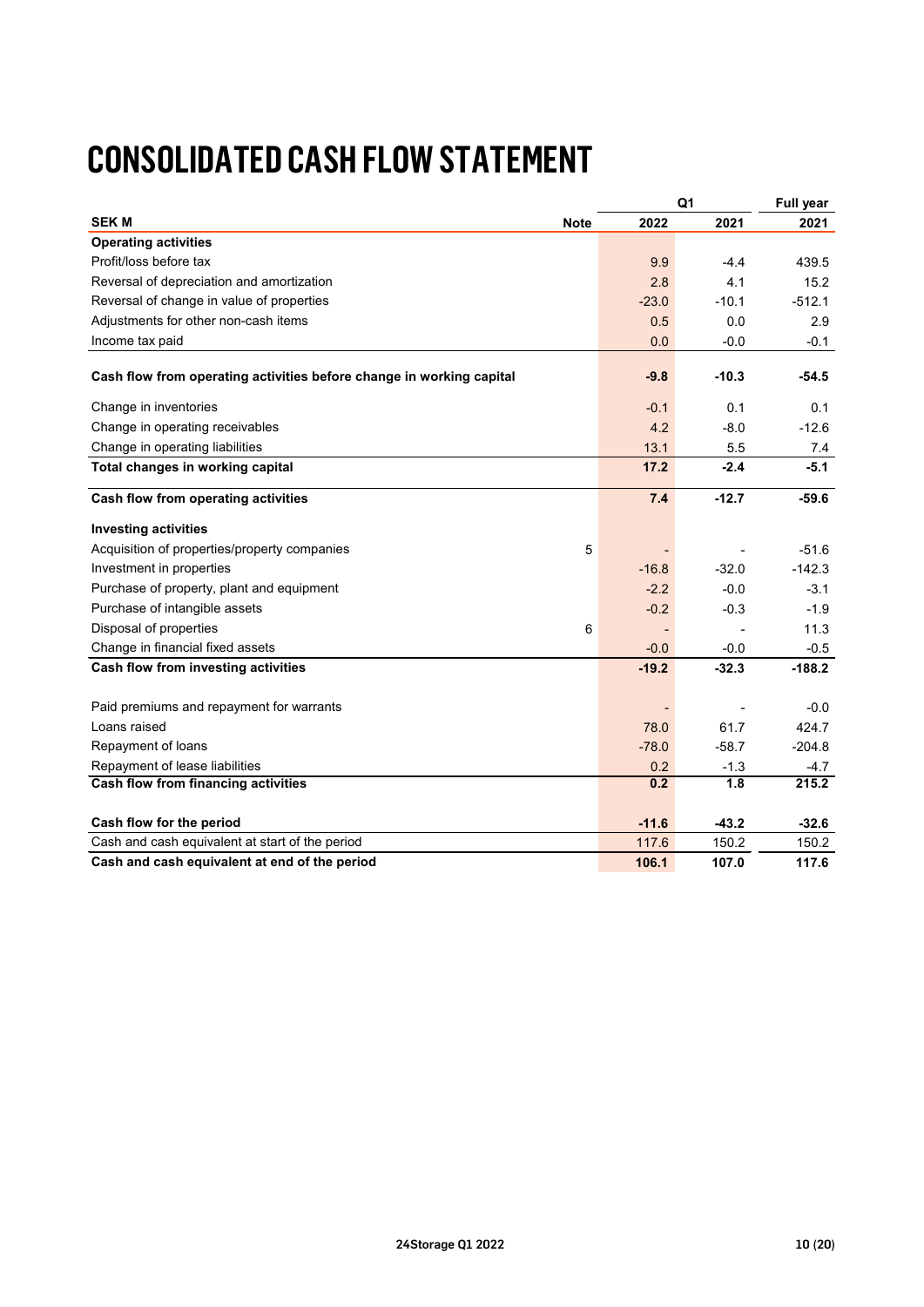# **PARENT COMPANY INCOME STATEMENT**

|                                                    |         | Q <sub>1</sub> | Full year |
|----------------------------------------------------|---------|----------------|-----------|
| <b>SEK M</b><br><b>Note</b>                        | 2022    | 2021           | 2021      |
| Net sales                                          | 5.9     | 4.7            | 21.7      |
| Operating expenses                                 | $-10.9$ | $-10.5$        | $-61.4$   |
| <b>Operating profit/loss</b>                       | $-5.0$  | $-5.8$         | $-39.7$   |
| Profit/loss from participations in Group companies |         | ٠              | 39.6      |
| Interest income etc.                               | 6.3     | 5.6            | 23.9      |
| Interest expenses etc.                             | $-12.1$ | $-10.0$        | $-42.3$   |
| Net financial income/expense                       | $-5.8$  | $-4.4$         | 21.1      |
| Profit/loss before tax                             | $-10.7$ | $-10.2$        | $-18.6$   |
| Tax                                                |         | -              | $-0.0$    |
| Profit/loss for the period 1                       | $-10.7$ | $-10.2$        | $-18.6$   |

<sup>1</sup> Profit/loss for the period corresponds to the total comprehensive income for the period.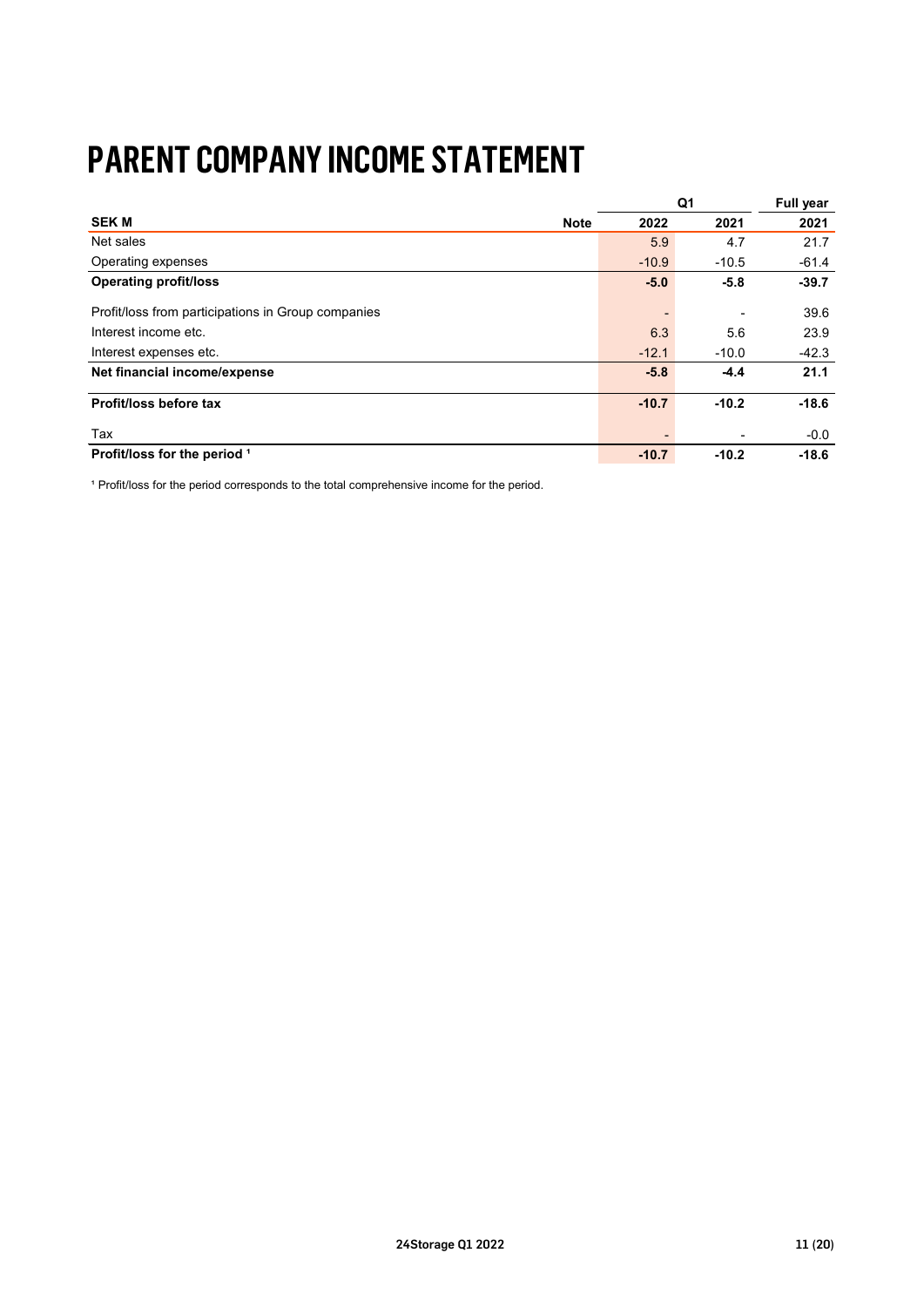# **PARENT COMPANY BALANCE SHEET**

| <b>SEKM</b><br><b>Note</b>                | 31 Mar 2022 | 31 Mar 2021 | 31 Dec 2021 |
|-------------------------------------------|-------------|-------------|-------------|
| <b>Assets</b>                             |             |             |             |
| <b>Fixed assets</b>                       |             |             |             |
| Intangible assets                         | 0.0         | 0.0         | 0.0         |
| Tangible assets                           | 0.0         | 0.2         | 0.0         |
| New stores and projects under development | 39.1        | 38.7        | 21.0        |
| Participations in Group companies         | 273.2       | 273.2       | 273.2       |
| Receivables from Group companies          | 429.7       | 393.1       | 429.7       |
| Long-term receivables                     | 1.1         | 0.5         | 1.1         |
| Deferred tax assets                       |             | 0.0         |             |
| <b>Total fixed assets</b>                 | 743.1       | 705.7       | 725.0       |
| <b>Current assets</b>                     |             |             |             |
| Receivables from Group companies          | 191.5       | 107.5       | 225.8       |
| Prepaid expenses and accrued income       | 5.4         | 11.4        | 1.1         |
| Other current receivables                 | 0.3         | 1.0         | 1.0         |
| Cash and cash equivalents                 | 25.1        | 57.7        | 31.5        |
| <b>Total current assets</b>               | 222.3       | 177.6       | 259.3       |
| <b>Total assets</b>                       | 965.4       | 883.3       | 984.3       |
|                                           |             |             |             |
| <b>Equity and liabilities</b>             |             |             |             |
| Share capital                             | 1.5         | 1.5         | 1.5         |
| <b>Total restricted equity</b>            | 1.5         | 1.5         | 1.5         |
| Share premium reserve                     | 361.8       | 365.6       | 361.8       |
| Profit brought forward                    | $-18.6$     | $-3.8$      |             |
| Profit/loss for the period                | $-10.7$     | $-10.2$     | $-18.6$     |
| <b>Total unrestricted equity</b>          | 332.5       | 351.7       | 343.2       |
| <b>Total equity</b>                       | 334.0       | 353.2       | 344.7       |
| Long-term liabilities                     |             |             |             |
| Interest-bearing liabilities              | 495.5       | 400.0       | 494.8       |
| Liabilities to Group companies            | 100.0       | 100.0       | 100.0       |
| Pension provisions                        | 0.3         | 0.1         | $0.2\,$     |
| <b>Total long-term liabilities</b>        | 595.8       | 500.2       | 595.0       |
| <b>Current liabilities</b>                |             |             |             |
| Accounts payable                          | 13.3        | 11.0        | 9.2         |
| Liabilities to Group companies            | 0.7         | 0.7         | 8.1         |
| Other current liabilities                 | 4.8         | 3.9         | 12.5        |
| Accrued expenses and deferred income      | 16.8        | 14.4        | 14.7        |
| <b>Total current liabilities</b>          | 35.6        | 30.0        | 44.5        |
| <b>Total liabilities</b>                  | 631.4       | 530.2       | 639.6       |
| <b>Total equity and liabilities</b>       | 965.4       | 883.3       | 984.3       |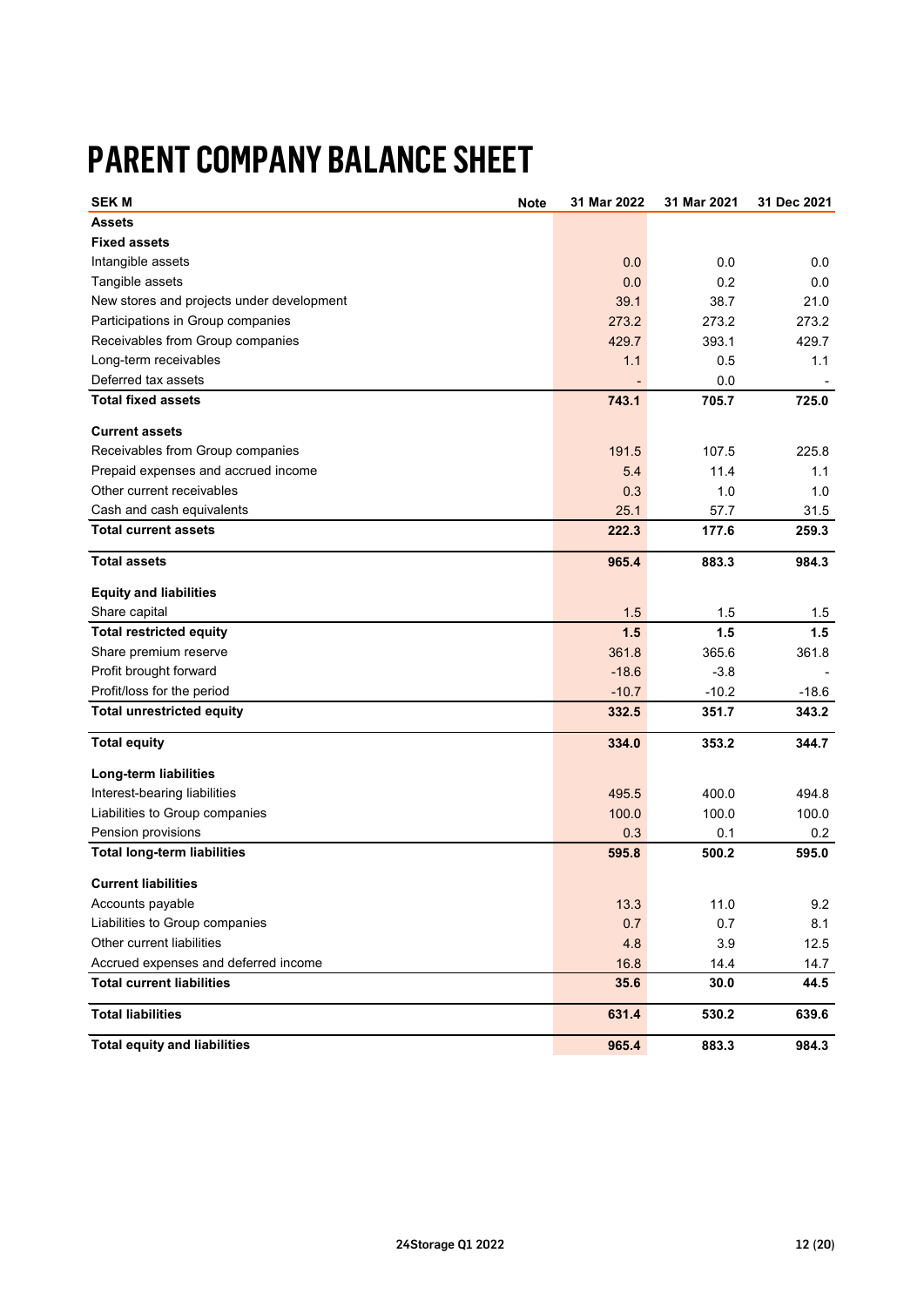# **NOTES**

# NOTE 1. Accounting policies

This Interim Report in summary for the Group has been prepared in accordance with IAS 34, Interim Financial Reporting and applicable regulations in the Annual Accounts Act. The Consolidated Financial Statements have been prepared in accordance with International Financial Reporting Standards (IFRS). As the Parent Company is a company within the EU, only EU-approved IFRS have been applied. The Parent Company's accounts have been prepared in accordance with RFR2.

Disclosures in accordance with IAS 34.16A have been included in the Financial Statements and accompanying Notes, as well as in other parts of the Interim Report.

The Parent Company Interim Report has been prepared in accordance with Chapter 9 of the Annual Accounts Act, Interim Financial Reporting.

For the Group and the Parent Company, the same accounting principles and calculation bases have been applied as in the most recent Annual Report.

All amounts are in millions of Swedish kronor, SEK M, unless otherwise stated. Amounts in the Report have been rounded, while total amounts and key performance indicators have been calculated on the basis of exact amounts.

### New IFRS-standards and interpretations

New and revised IFRS standards which will be applied in the future are not expected to have any significant effect on the company's Financial Statements.

### NOTE 2. Estimates and judgements

A detailed presentation of significant estimates and judgments can be found in the Annual Report 2021, Note 29.

# NOTE 3**.** Breakdown of net sales

|                              |      | Q1   |       |  |
|------------------------------|------|------|-------|--|
| Group, SEK M                 | 2022 | 2021 | 2021  |  |
| Self storage income          | 26.4 | 21.9 | 94.3  |  |
| Self storage-related income  | 3.6  | 1.9  | 10.6  |  |
| Other income from properties | 0.4  | 0.4  | 1.4   |  |
| <b>Total net sales</b>       | 30.4 | 24.2 | 106.4 |  |

The principal revenue source for the Group is self storage income from the letting of storage units. Self storage-related income refers to insurance cover of the units and sales of items such as packing boxes. Other income from properties relates to the letting of floor space which has not yet been converted to storage units.

All Group operations are reported and followed up in the segment "Self storage-operations Sweden".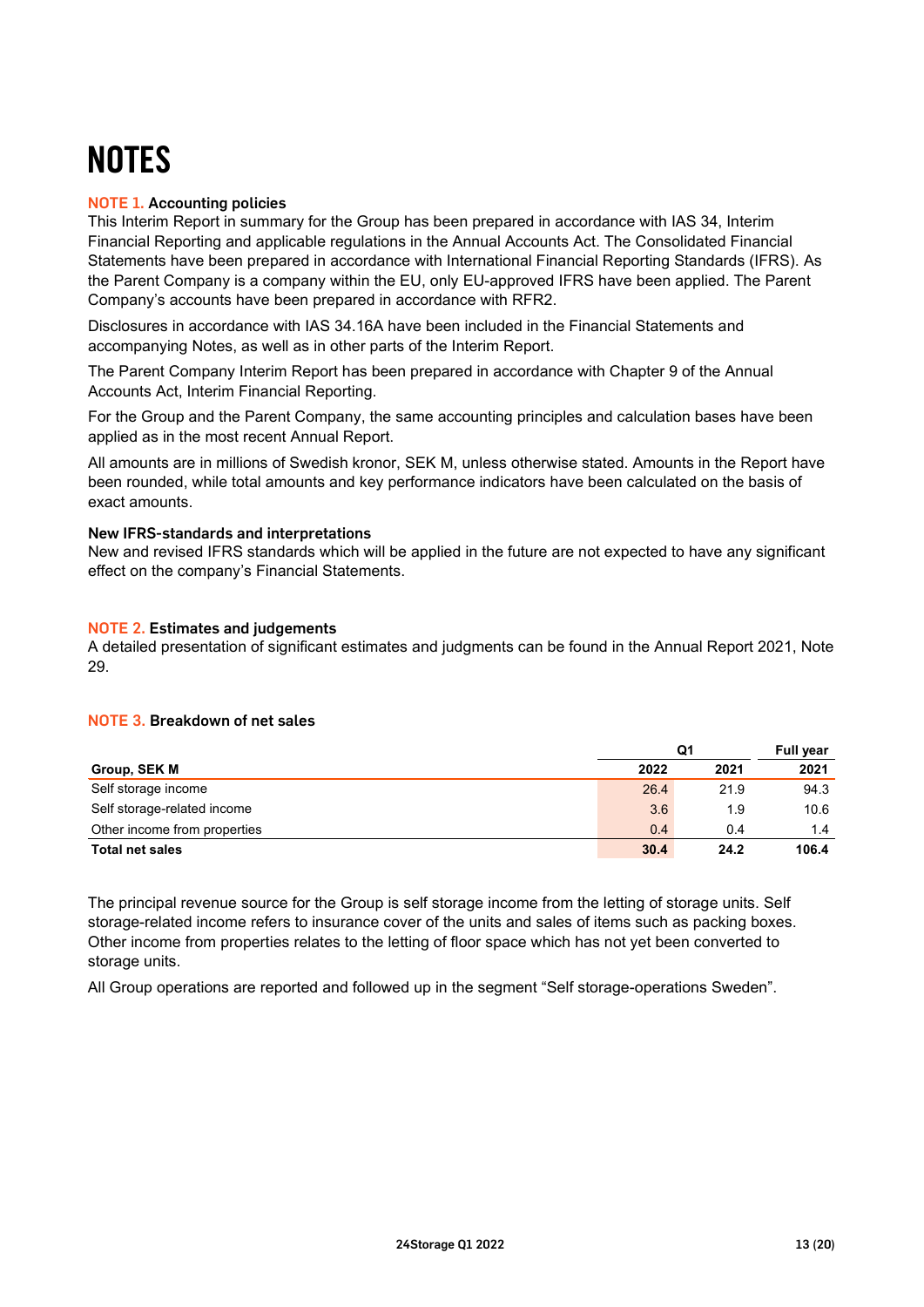### NOTE 4**.** Operating expenses allocated by type of expense

|                                               |                  | Q1 2022                  |        |                  | Q1 2021  |        |
|-----------------------------------------------|------------------|--------------------------|--------|------------------|----------|--------|
|                                               | <b>Operating</b> | Admin.                   |        | <b>Operating</b> | Admin.   |        |
| Group, SEK M                                  | expenses         | expenses                 | Total  | expenses         | expenses | Total  |
| Operations and maintenance                    | 3.3              | $\overline{\phantom{0}}$ | 3.3    | 3.3              | ٠        | 3.3    |
| Property tax                                  | 0.7              | $\overline{\phantom{0}}$ | 0.7    | 0.7              | ٠        | 0.7    |
| Other external expenses <sup>1</sup>          | 6.8              | 9.8                      | 16.5   | 6.5              | 8.0      | 14.4   |
| Reclassification of rental expenses (IFRS 16) | $-0.8$           | $-0.7$                   | $-1.5$ | $-0.7$           | $-0.7$   | $-1.5$ |
| Allocation of internal expenses <sup>2</sup>  | 3.3              | $-3.3$                   |        | 2.6              | $-2.6$   |        |
| Non-recurring expenses <sup>3</sup>           |                  | 0.3                      | 0.3    |                  |          |        |
| Capitalised development fee for project       |                  |                          |        |                  |          |        |
| management                                    |                  | $-4.5$                   | $-4.5$ |                  | $-3.8$   | $-3.8$ |
| <b>External expenses</b>                      | 13.2             | 1.6                      | 14.8   | 12.3             | 0.9      | 13.2   |
| <b>Employee costs</b>                         | 3.3              | 6.3                      | 9.6    | 3.0              | 5.9      | 8.9    |
| Depreciation                                  | 0.6              | 1.9                      | 2.5    | 0.6              | 2.2      | 2.8    |
| Depreciation and amortization, leases         |                  |                          |        |                  |          |        |
| (IFRS 16)                                     | 0.6              | 0.7                      | 1.3    | 0.6              | 0.7      | 1.3    |
| <b>Depreciation</b>                           | 1.2              | 2.6                      | 3.8    | 1.2              | 2.9      | 4.1    |
| <b>Total</b>                                  | 17.7             | 10.5                     | 28.1   | 16.5             | 9.6      | 26.1   |

# NOTE 5**.** Cash Flow Statement, acquisition of investment properties

| Group, SEK M                                            | Jan-Mar 2022 Jan-Mar 2021 Jan-Dec 2021 |         |
|---------------------------------------------------------|----------------------------------------|---------|
| Acquisition of investment properties/property companies |                                        |         |
| Acquired investment properties                          | -                                      | 54.7    |
| Less deposit                                            |                                        | $-3.1$  |
| Operating liabilities assumed                           | -                                      | $-0.1$  |
| Bank loans, to be redeemed on acquisition               |                                        | $-3.3$  |
| Purchase price including acquisition costs              |                                        | 48.4    |
| Purchase price paid including acquisition costs         |                                        | $-48.4$ |
| Additions, bank loans, redeemed on acquisition          | ٠                                      | $-3.3$  |
| Effect on cash and cash equivalents                     |                                        | $-51.6$ |

# NOTE 6**.** Cash Flow Statement, disposal of investment properties

| Group, SEK M                                         | Jan-Mar 2022 Jan-Mar 2021 Jan-Dec 2021 |         |
|------------------------------------------------------|----------------------------------------|---------|
| Disposal of investment properties/property companies |                                        | $-21.3$ |
| Disposal of other assets                             |                                        | $-0.1$  |
| <b>Purchase price</b>                                | $\blacksquare$                         | $-21.4$ |
| Purchase price recieved                              | $\blacksquare$                         | 21.4    |
| Less deposit                                         | $\blacksquare$                         | $-0.6$  |
| Other                                                |                                        | $-0.1$  |
| Bank loan redeemed on disposal                       |                                        | $-9.4$  |
| Effect on cash and cash equivalents                  | $\blacksquare$                         | 11.3    |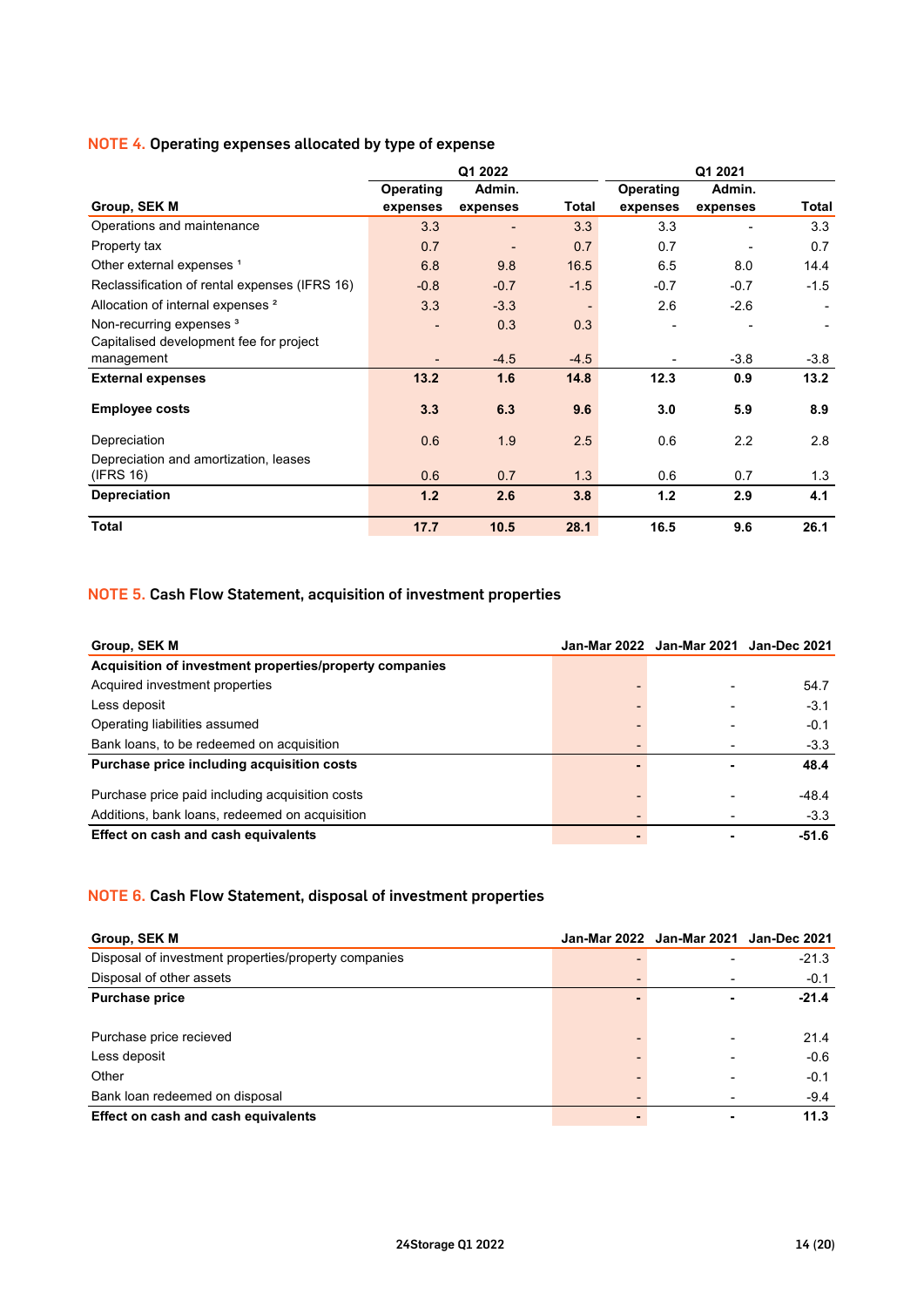### NOTE 7**.** Fair value of financial assets and liabilities and investment properties

The fair value of financial assets and liabilities does not differ significantly from recognised value.

Operational investment properties have been valued at fair value in an internal valuation as of 31 March 2022. We actively monitor the market and properties which provides us with a good foundation for an internal valuation of the property portfolio. The method used in the internal valuation essentially corresponds to the principles for external valuation described in the Annual Report for 2021, Note 14. Ongoing construction projects have been valued at fair value in an external valuation dated 31 March 2022. The entire property holding was valued in an external valuation carried out as of 31 December 2021.

### NOTE 8**.** Transactions with related parties

The Parent Company has a related party relationship with its subsidiaries. Sales and purchases of goods and services within the Group take place on market terms.

No other significant transactions with related parties were completed in the period.

### NOTE 9**.** Taxes

|                                  |        | Full year |          |
|----------------------------------|--------|-----------|----------|
| Tax expenses                     |        |           |          |
| Group, SEK M                     | 2022   | 2021      | 2021     |
| Current tax expenses             |        | -         | 0.0      |
| Deferred tax expenses/tax income | $-4.9$ | $-1.4$    | $-101.1$ |
| Total                            | $-4.9$ | $-1.4$    | $-101.1$ |

### NOTE 10**.** Deferred tax liabilities

| <b>Deferred tax liabilities</b>                                           |             |                          |             |
|---------------------------------------------------------------------------|-------------|--------------------------|-------------|
| Group, SEK M                                                              | 31 Mar 2022 | 31 Mar 2021              | 31 Dec 2021 |
| Deferred tax on temporary differences in respect of investment properties | $-216.5$    | $-103.1$                 | $-210.6$    |
| Deferred tax on loss carry-forwards                                       | 59.0        | 51.4                     | 59.0        |
| Deferred tax on deductible investments                                    | 0.9         | $\overline{\phantom{0}}$ | 0.9         |
| Deferred tax on other items                                               | 1.2         | 0.2                      | 0.2         |
| <b>Total</b>                                                              | $-155.2$    | -51.5                    | $-150.4$    |

### NOTE 11**.** Interest-bearing liabilities and net debt

| Group, SEK M                              | 31 Mar 2022 | 31 Mar 2021 | 31 Dec 2021 |
|-------------------------------------------|-------------|-------------|-------------|
| Loans from credit institutions, long-term | 279.6       | 293.6       | 313.9       |
| Bond loan, long-term                      | 495.5       | 400.0       | 494.8       |
| Loans from credit institutions, current   | 350.1       | 227.6       | 315.8       |
| <b>Total interest-bearing liabilities</b> | 1,125.2     | 921.3       | 1.124.4     |
| Deductions cash and cash equivalents      | $-106.1$    | $-107.0$    | $-117.6$    |
| <b>Total net debt</b>                     | 1.019.1     | 814.2       | 1,006.8     |
| Reported value investment properties      | 2.066.4     | 1.382.9     | 2.027.2     |
| Loan-to-value ratio, percent              | 49.3        | 58.9        | 49.7        |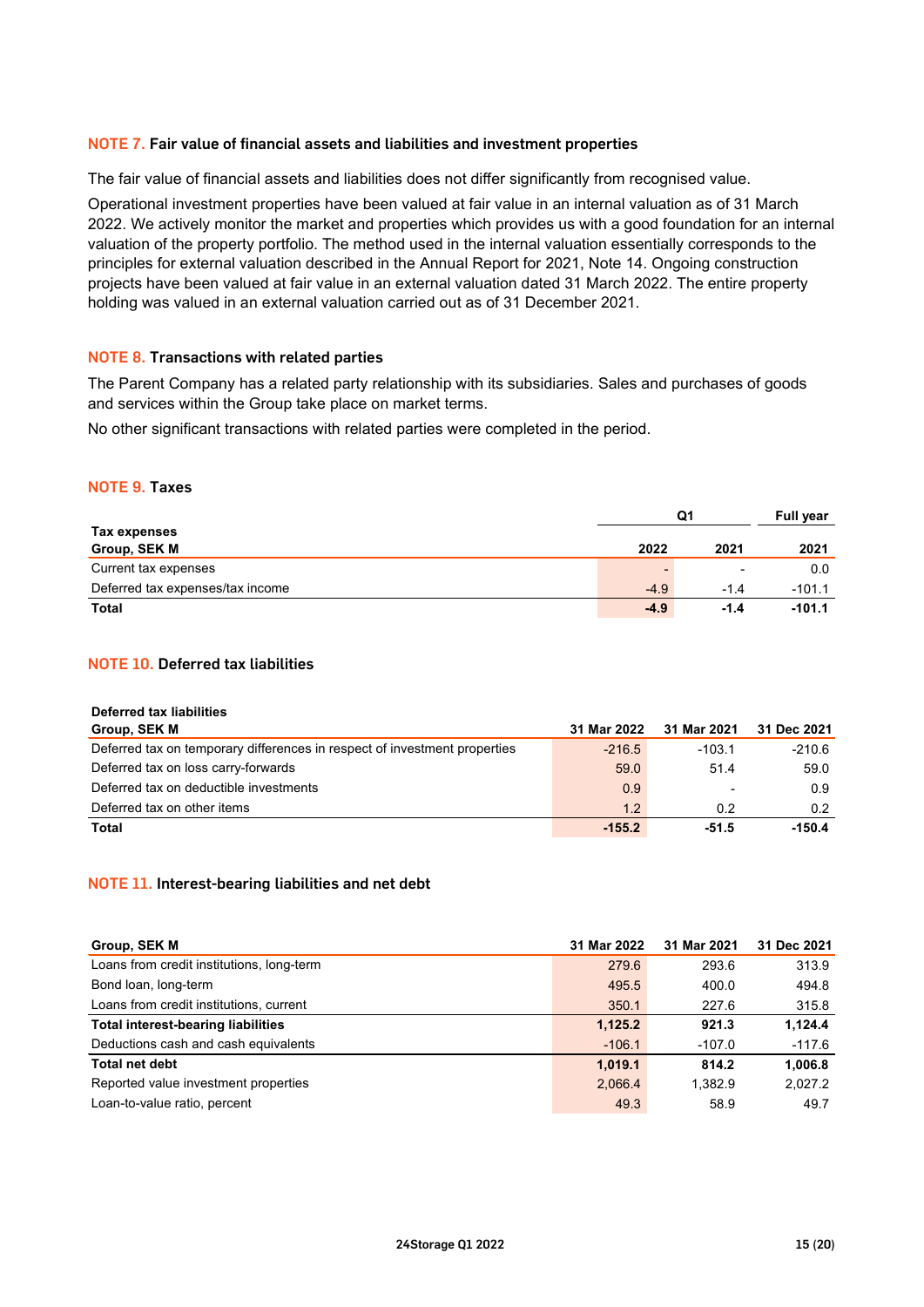# **KEY PERFORMANCE INDICATORS AND SHARE DATA, GROUP**

|                                                       |            | Q1         |            |
|-------------------------------------------------------|------------|------------|------------|
|                                                       | 2022       | 2021       | 2021       |
| IFRS key performance indicatiors                      |            |            |            |
| Sales, SEK M                                          | 30.4       | 24.2       | 106.4      |
| Profit/loss for the period, SEK M                     | 5.0        | $-5.7$     | 339.3      |
| Earnings per share before dilution, SEK               | 0.34       | $-0.38$    | 22.74      |
| Earnings per share after dilution, SEK                | 0.32       | $-0.38$    | 21.76      |
| Alternative key performance indicators                |            |            |            |
| Gross profit/loss, SEK M                              | 12.7       | 7.7        | 38.6       |
| Gross margin, percent                                 | 41.8       | 31.9       | 36.3       |
| Change in property value, SEK M                       | 23.0       | 10.1       | 512.1      |
| Operating profit/loss, SEK M                          | 25.2       | 8.2        | 494.3      |
| Equity, SEK M                                         | 858.1      | 508.1      | 853.1      |
| Equity per share, SEK                                 | 57.50      | 34.05      | 57.17      |
| Long-term net asset value (EPRA, NAV), SEK            | 70.45      | 40.73      | 69.74      |
| Net debt, SEK M                                       | 1,019.1    | 814.2      | 1,006.8    |
| Total assets, SEK M                                   | 2,224.9    | 1,550.8    | 2,195.6    |
| Equity ratio, percent                                 | 38.6       | 32.8       | 38.9       |
| Loan-to-value ratio, percent                          | 49.3       | 58.9       | 49.7       |
| Cash flow from operating activities, SEK M            | 7.4        | $-12.7$    | $-59.6$    |
| Cash flow from operating activities per share, SEK    | 0.50       | $-0.85$    | $-3.99$    |
| Operational key performance indicators                |            |            |            |
| Property value, SEK M                                 | 2,066.4    | 1,382.9    | 2,027.2    |
| Number of stores in operation                         | 27         | 25         | 26         |
| Number of self storage units                          | 13,362     | 11,459     | 12.602     |
| Lettable space self storage, square metres            | 74,491     | 62,842     | 69,681     |
| Rental income per lettable square metre (RevPAM), SEK | 1,466      | 1,416      | 1,461      |
| Rental income per let square metre, SEK               | 2,122      | 2,065      | 2,066      |
| Occupancy rate (area), percent                        | 67.9       | 68.7       | 70.3       |
| Occupancy rate (number), percent                      | 66.4       | 69.0       | 68.6       |
| Economic occupancy rate, percent                      | 66.9       | 68.5       | 69.2       |
| Book value stores in operation per square metre, SEK  | 24,947     | 19,932     | 26,505     |
| <b>Employees</b>                                      |            |            |            |
| Average number of employees                           | 33         | 32         | 33         |
| <b>Number of shares</b>                               |            |            |            |
| Total shares at end of period                         | 14,924,020 | 14,924,020 | 14,924,020 |
| Average number of shares                              | 14,924,020 | 14,924,020 | 14,924,020 |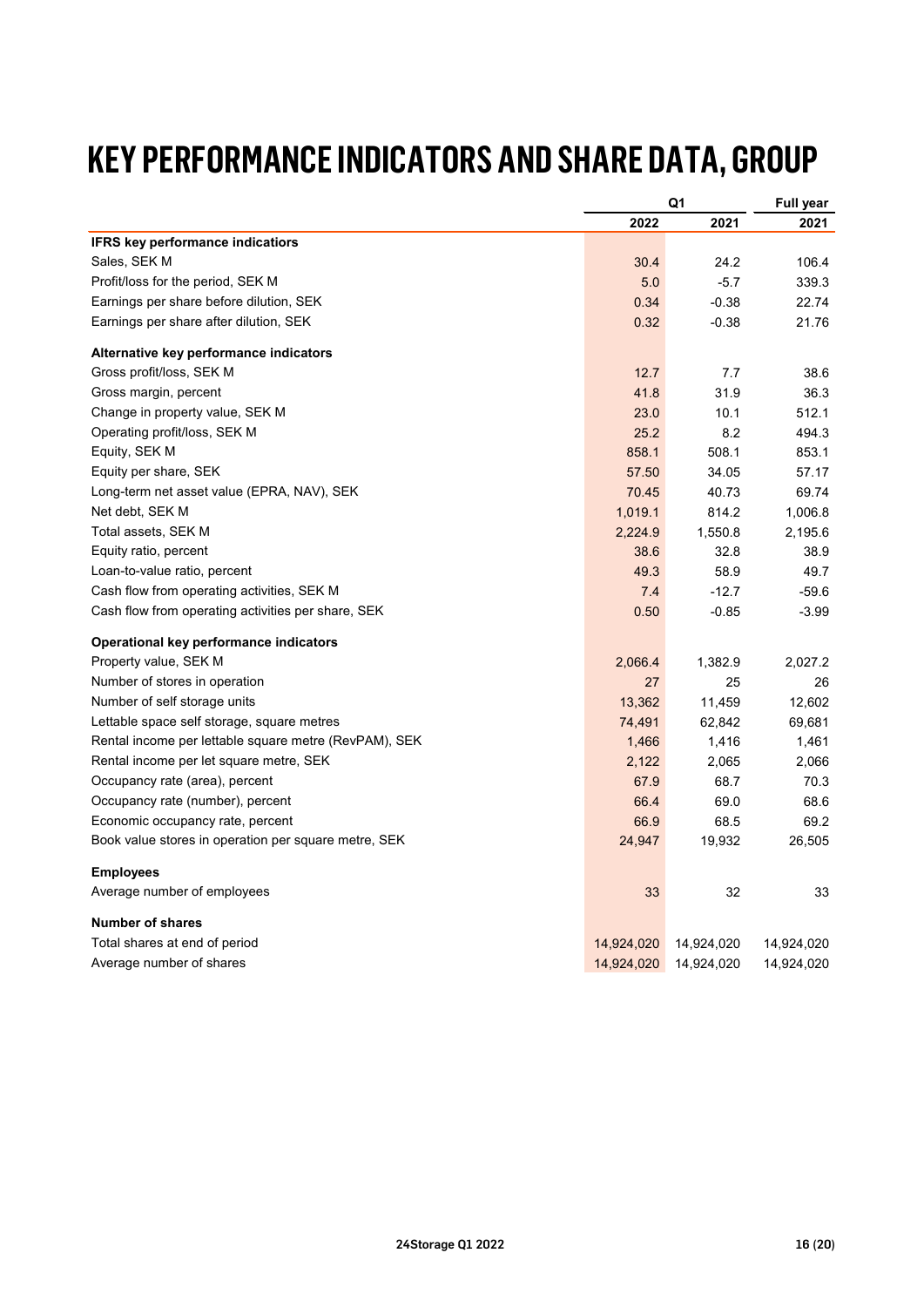# **DEFINITIONS**

### GROSS MARGIN, PERCENT

Gross profit or loss, i.e. sales revenues less deductions for direct expenses, as a percentage of net sales.

### LONG-TERM NET WORTH (EPRA NAV) PER SHARE, SEK:

Equity, plus equity contributed (new share issue) at dilution, plus adjusted deferred tax liability in respect of temporary differences in investment properties. This is equal to adjusted equity after dilution, which is divided by the number of existing shares plus shares issued when warrants are utilised.

### NET DEBT, SEK M

Interest-bearing liabilities excluding lease liabilities less cash and cash equivalents (see Note 11).

### LOAN-TO-VALUE, PERCENT

Net debt divided by the book value of the properties including ongoing projects.

### RENTAL INCOME PER LETTABLE SQUARE METRE (REVPAM), SEK:

Rental income in respect of self storage, calculated up for the whole year, in relation to the average number of lettable square metres during the period.

### OCCUPANCY RATE (AREA), PERCENT

The number of let square metres divided by the number of lettable square metres, at the reporting date.

### ECONOMIC OCCUPANCY RATE, PERCENT

Contracted rental income on an annual basis in relation to rental value.

### RENTAL VALUE

Contracted rental income on an annual basis with a supplement for vacant rent.

### BOOK VALUE OF STORES IN OPERATION PER SQUARE METRE, SEK:

Book value of stores in operation, i.e. excluding IFRS 16 effects (leasing) and excluding book value of project properties, divided by square metres of lettable area.

### COMPARABLE FACILITIES

Includes facilities that have been operational during both the current and the comparative period.

# **CONSOLIDATED QUARTERLY FIGURES**

|                                  | 2022    |         | 2021    |                |         |         | 2020    |                |         |
|----------------------------------|---------|---------|---------|----------------|---------|---------|---------|----------------|---------|
| <b>SEK M</b>                     | Q1      | Q4      | Q3      | Q <sub>2</sub> | Q1      | Q4      | Q3      | Q <sub>2</sub> | Q1      |
| <b>From the Income Statement</b> |         |         |         |                |         |         |         |                |         |
| Net sales                        | 30.4    | 29.2    | 27.6    | 25.5           | 24.2    | 22.9    | 21.9    | 21.2           | 20.5    |
| Operating expenses               | $-17.7$ | $-17.5$ | $-15.9$ | $-18.0$        | $-16.5$ | $-17.3$ | $-15.0$ | $-16.0$        | $-14.3$ |
| Gross profit/loss                | 12.7    | 11.7    | 11.7    | 7.5            | 7.7     | 5.6     | 7.0     | 5.1            | 6.2     |
| Gross margin, percent            | 42      | 40      | 42      | 29             | 32      | 24      | 32      | 24             | 30      |
| <b>From the Balance Sheet</b>    |         |         |         |                |         |         |         |                |         |
| Investment properties            | 2.066   | 2.027   | 1,576   | 1,543          | 1,383   | 1,341   | 1.249   | 1.227          | 1.191   |
| Equity                           | 858     | 853     | 555     | 558            | 508     | 514     | 487     | 493            | 502     |
| <b>Balance Sheet total</b>       | 2.225   | 2.196   | 1.796   | 1.700          | 1.551   | 1,548   | 1.404   | 1.407          | 1.407   |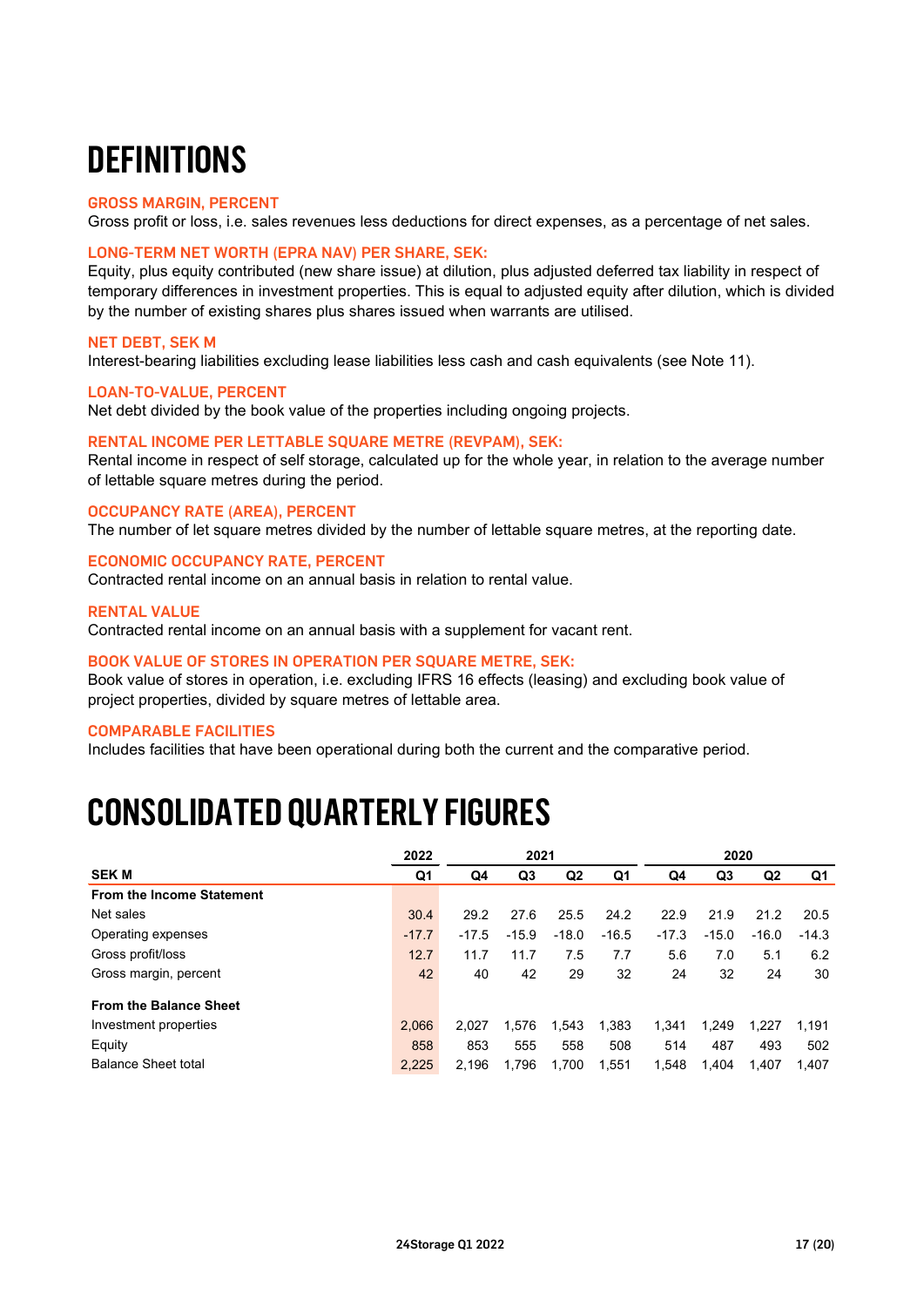# **LIST OF OPERATIONAL STORES**

|                                        |                    |                                   |                          | <b>Storage</b> |                               |
|----------------------------------------|--------------------|-----------------------------------|--------------------------|----------------|-------------------------------|
| <b>Property title</b>                  | Name               | <b>Address</b>                    | Holding                  | units          | Lettable area, m <sup>2</sup> |
| Stockholm region                       |                    |                                   |                          |                |                               |
| Stockholm Spiselhällen 3               | Alvik              | Drottningholmsvägen 195           | Ownership/site-leasehold | 504            | 1,942                         |
| Haninge Söderby 1:752                  | Handen             | Träffgatan 7                      | Ownership                | 713            | 3,570                         |
| Järfälla Kallhäll 9:44                 | Kallhäll           | Skarprättarvägen 26               | Ownership                | 698            | 3,757                         |
| Brf Järnvägsmannen (part of)           | Kungsholmen        | Wargentinsgatan 7                 | Lease                    | 122            | 348                           |
| Nacka Lännersta 11:88                  | Orminge            | Telegramvägen 48                  | Ownership                | 650            | 3,186                         |
| Brf Fåran 6 and Formen 11<br>(part of) | Solna              | Slottsvägen 14,<br>Brahevägen 3-5 | Lease                    | 405            | 1,850                         |
| Brf Sparven (part of)                  | Sundbyberg Tule    | Skogsbacken 2                     | Lease                    | 123            | 450                           |
| Brf Klippan 22 (part of)               | Sundbyberg Alby    | Albygatan 123                     | Owner-occupier share     | 318            | 1.012                         |
| Botkyrka Vargen 13                     | Tumba              | Länsmansvägen 15                  | Ownership                | 183            | 1,176                         |
| Tyresö Bollmora 2:591                  | Tyresö             | Siklöjevägen 5                    | Ownership                | 417            | 1,827                         |
| Uppsala Fyrislund 11:1                 | Uppsala            | Anna Fabris Gata 9                | Ownership                | 695            | 4,771                         |
| Vallentuna Bällsta 5:211               | Vallentuna Bällsta | Fågelsångsvägen 5                 | Ownership                | 257            | 1,185                         |
| Vallentuna Vallentuna-Åby<br>1:160     | Vallentuna Centrum | Olsborgsvägen 13                  | Ownership                | 361            | 2,437                         |
| Nicklet 2                              | Vällingby          | Grimstagatan 164                  | Ownership/site-leasehold | 452            | 2,606                         |
| Blästerugnen 4                         | Västerås           | Kokillgatan 5B                    | Ownership                | 662            | 3,657                         |
| Total                                  |                    |                                   |                          | 6,560          | 33,774                        |
|                                        |                    |                                   |                          |                |                               |
| Gothenburg region                      |                    |                                   |                          |                |                               |
| Borås Testaren 3                       | Borås Tullen       | Teknikgatan 5                     | Ownership                | 201            | 1,107                         |
| Borås Lärkträdet 6                     | Borås Regementet   | Göteborgsvägen 25                 | Ownership                | 418            | 2,625                         |
| Göteborg Backa 21:24                   | Hisings Backa      | Exportgatan 31                    | Ownership                | 703            | 4,360                         |
| Göteborg Högsbo 28:4                   | Högsbo             | August Barks gata 9               | Ownership                | 791            | 4,810                         |
| Kungsbacka Hede 9:29 <sup>1</sup>      | Kungsbacka Hede    | Göteborgsvägen 180                | Ownership                | 331            | 2,154                         |
| Kungsbacka Varla 14:5 <sup>1</sup>     | Kungsbacka Varla   | Magasinsgatan 12                  | Ownership                | 420            | 2,755                         |
| Kungälv Perrongen 8                    | Kungälv            | Västra Porten 2                   | Ownership                | 681            | 3,486                         |
| Mölndal Pelargonian 8                  | Mölndal            | Södra Ågatan 18A                  | Äganderätt               | 738            | 4,432                         |
| Trollhättan Baljan 1                   | Trollhättan        | Betongvägen 13                    | Ownership                | 763            | 4,141                         |
| Uddevalla Kuröd 4:64                   | Uddevalla          | Schillers väg 1                   | Ownership                | 328            | 2,030                         |
| Total                                  |                    |                                   |                          | 5,374          | 31,900                        |
| Malmö region                           |                    |                                   |                          |                |                               |
| Malmö Skjutstallslyckan 22             | Malmö Centrum      | Lundavägen 54                     | Ownership                | 767            | 4,496                         |
| Malmö Sminkören 1                      | Malmö Hyllie       | Axel Danielssons väg 277          | Ownership                | 692            | 4,321                         |
| <b>Total</b>                           |                    |                                   |                          | 1,459          | 8,817                         |
| Total, stores open                     |                    |                                   |                          | 13,393         | 74,491                        |

The facility in Högsbo was opened in March 2022.

construction, conversion or extension. The project properties are located in Farsta, Tumba and Täby. In addition to these stores, the Group owns a number of project properties, i.e. facilities at the planning stage or in various stages of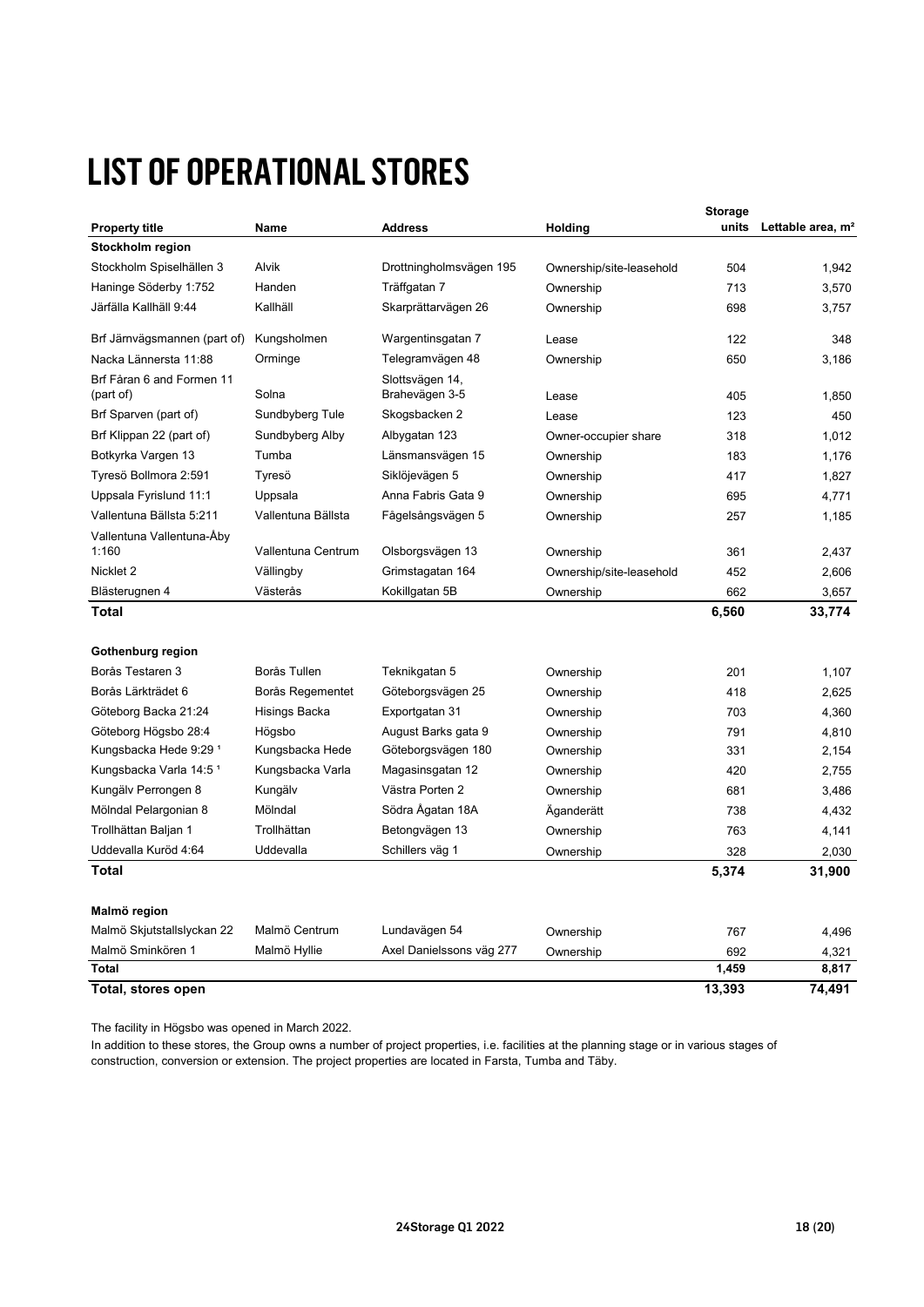# **SIGNATURES**

Stockholm, Sweden, May 5, 2022 On behalf of the Board of Directors

Fredrik Sandelin *CEO*

This Report has been prepared in a Swedish original and an English translation. In the event of variations between the two, the Swedish version shall prevail. This Report has not been subject to review by the company's auditors.